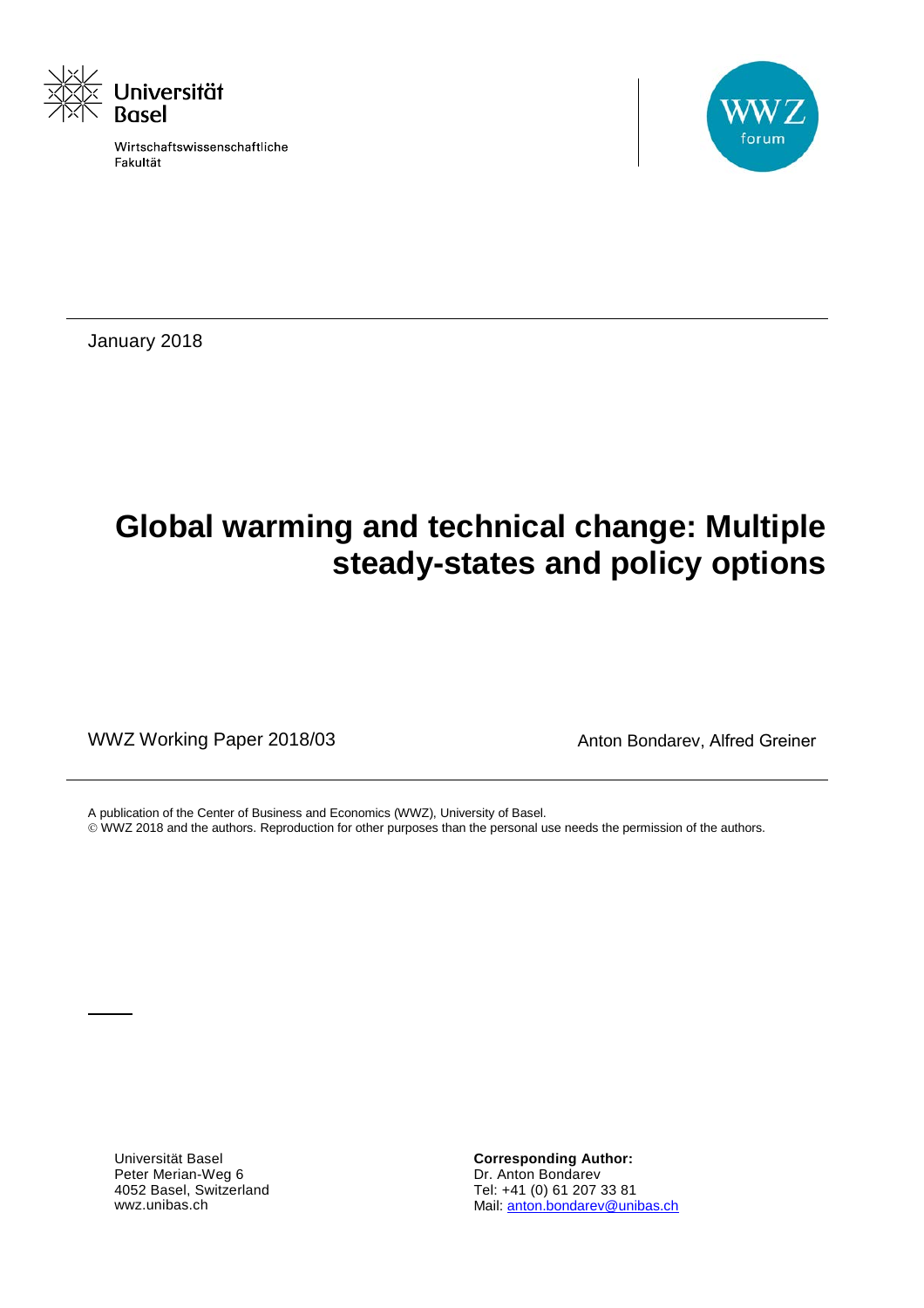# Global warming and technical change: Multiple steady-states and policy options

Anton Bondarev<sup>∗</sup> Alfred Greiner†

#### Abstract

In this paper we develop an economic growth model that includes anthropogenic climate change. We include a publicly funded research sector that creates new technologies and simultaneously expands the productivities of existing technologies. The environment is affected by R&D activities both negatively, through the increase of output from productivity growth, as well as positively as new technologies are less harmful for the environment. We find that there may exist two different steadystates of the economy, depending on the amount of research spending: one with less new technologies being developed and the other with more technologies. Thus, a lock-in effect may arise that, however, can be overcome by raising R&D spending sufficiently such that the steady-state becomes unique. We derive the combinations of fiscal policy instruments for which that can be achieved and we study the implications for the economy and for the environment. In particular, the double dividend hypothesis may hold only under some specific conditions.

Keywords: Climate change, doubly-differentiated R&D, double dividend, fiscal policy instruments, technology lock-in

JEL classification: C61, C62, O38, O44, Q54, Q58

<sup>∗</sup>Faculty of Business and Economics, University of Basel, Peter Merian-Weg 6, 4002 Basel, Switzerland, e-mail: anton.bondarev@unibas.ch

<sup>&</sup>lt;sup>†</sup>Department of Business Administration and Economics, Bielefeld University, Universitätstraße 25, 33615 Bielefeld, Germany, e-mail: agreiner@wiwi.uni-bielefeld.de

Financial support from the Bundesministerium für Bildung und Forschung (BMBF) (grant 01LA1105C) and from Swiss Commission for Technology and Innovation (CTI) (contract KTI.2014.0114) is gratefully acknowledged. This research was part of the project 'Climate Policy and the Growth Pattern of Nations (CliPoN)'.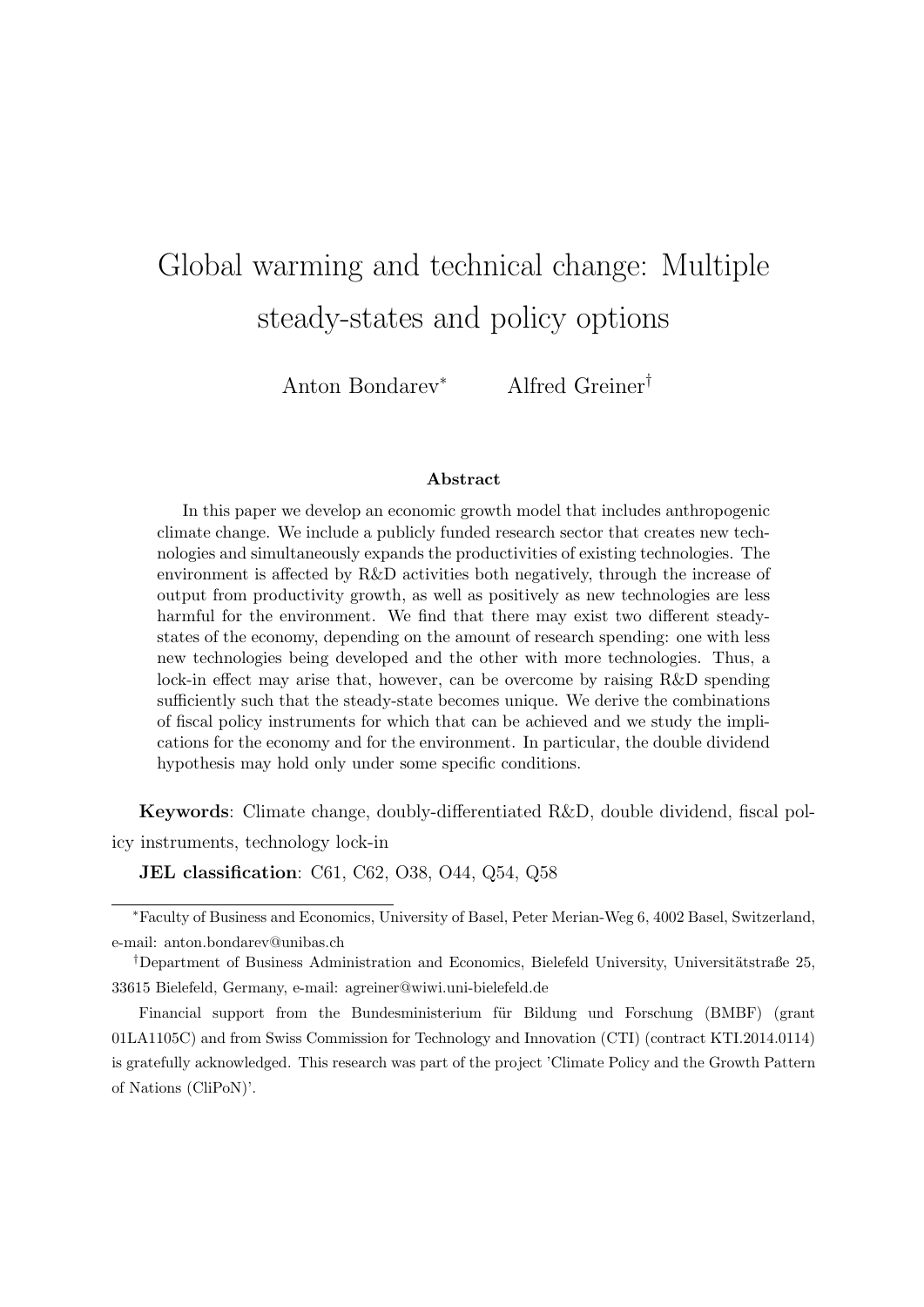## 1 Introduction

Since the publication of the influential book (Meadows, Meadows, Randers, and Behrens 1972) by the Club of Rome, the role of the natural environment in the process of economic development has gained increased attention. Since then, numerous publications have been generated that raised our understanding of the interrelation between the environment and the economy. Even if some progress in the fight against the deterioration of the environment can be observed in a couple of areas, such as the better air quality in industrialized countries for example, the problem of environmental degradation is far from being resolved and strategies how to tackle that problem are needed.<sup>1</sup> In particular, global warming presents rather a severe threat because the global emissions of greenhouse gases (GHGs) as result of mankind burning fossil fuels are still far above the sustainable level, a problem already pointed out in (Meadows, Meadows, Randers, and Behrens 1972) (see Figure 15, p. 72).

There exist quite a many approaches dealing with climate change in the economics literature, starting with the seminal papers (Nordhaus 1992) and (Nordhaus 2007) which present an integrated assessment model that treats technical progress as an exogenous variable. In the middle- to long-run, however, neglecting the fact that technical change results from costly R&D can have significant implications. For example, (Popp 2004) shows that ignoring induced technical change overstates the welfare costs of an optimal carbon tax policy considerably. The importance of technical change has been pointed out in the paper (Acemoglu, Aghion, Bursztyn, and Hemous 2012), too. There the authors study the effects of endogenous directed technical change, where the final good is produced with dirty and clean input factors. The analysis of the model demonstrates that sustainable growth can be achieved with the help of taxes and subsidies that redirect innovations toward clean inputs.

Another problem in this respect arises when the long-run situation is characterized by multiple steady-states giving rise to a so-called lock-in phenomenon. Then, a situation can occur where an economy may be stuck in an equilibrium that yields a worse outcome

<sup>&</sup>lt;sup>1</sup> see for example (OECD 2011) and (TheWorldBank 2012) that propose practical strategies to achieve green growth.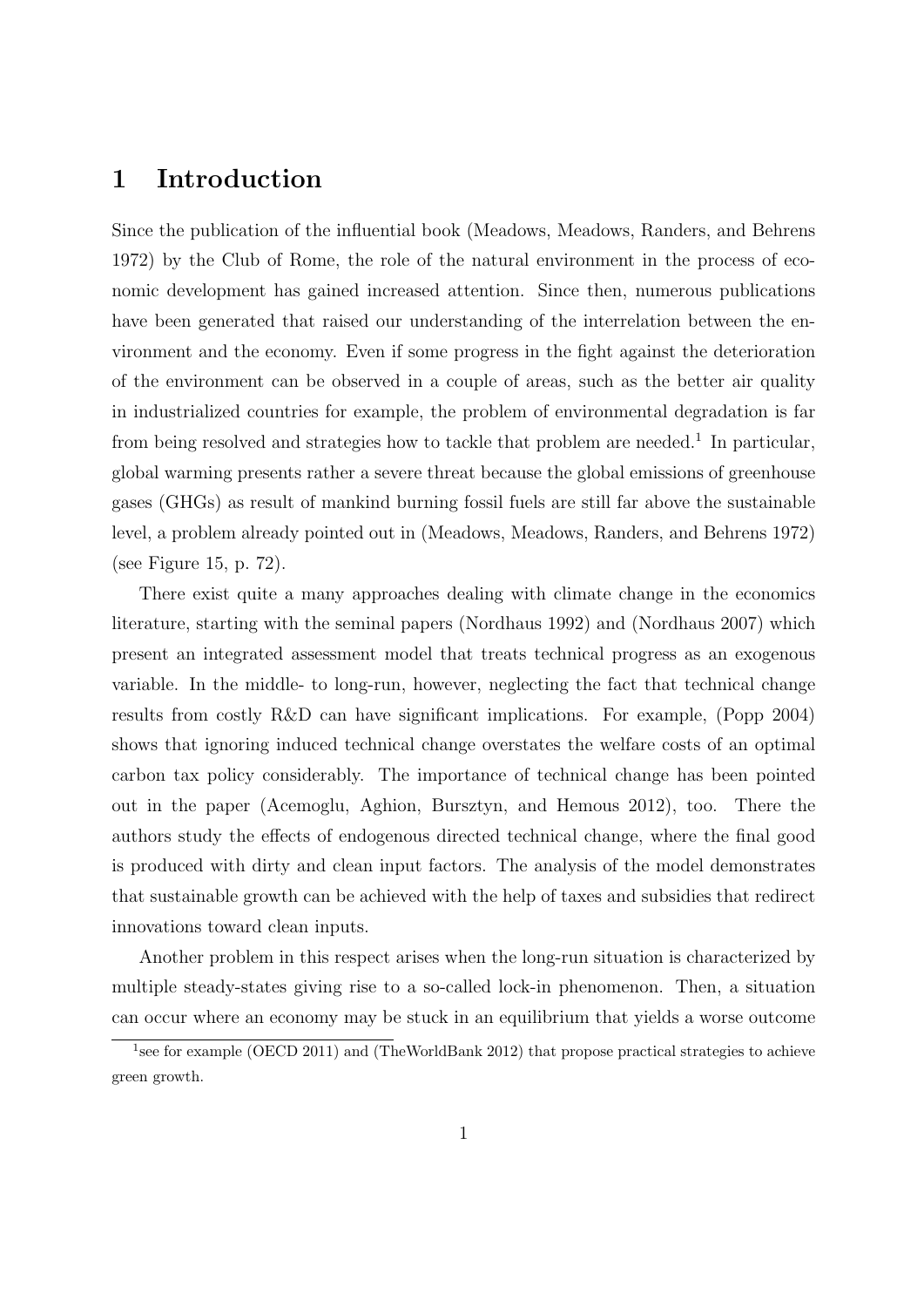compared to the one associated with the other steady-state. For example, (Kalkuhl, Edenhofer, and Lessmann 2012) demonstrate that market imperfections can lead to a situation where an incumbant less efficient energy technology dominates a more efficient technology leading to welfare losses, in addition to those resulting from the market imperfections alone. The authors derive optimal policy measures to overcome this lock-in and show that they are welfare improving.

Multiple steady-states arise in the contributions by (Greiner and Semmler 2005) and (Greiner, Grüne, and Semmler 2010), too. There, it is the feedback effect of higher temperatures on Earth that generates a non-linearity in the climatic energy balance model which leads to multiple steady-states generating a lock-in effect. The main message of those papers is that delaying abatement activities that reduce greenhouse gas emissions can lead to a situation where the convergence to the equilibrium with a moderate temperature rise is not feasible any longer. Rather, the world converges to the second steady-state that is characterized by a higher greenhouse gas concentration and a higher surface temperature leading to larger damages.

In this paper we want to contribute to the environmental literature featuring multiple steady-states and lock-in effects, where we pay special attention to the role of technical progress. To do so, we develop a simple growth model of an economy which takes into account environmental damages resulting from global warming. The main focus of our paper is the effect of different forms of publicly funded technical change on the evolution of the economy and the environment. As regards technical change we allow for both horizontal and vertical innovations, i.e. we consider the improvement of existing technologies and the generation of newer ones, where we assume a lower emission intensity of newer technologies. Hence, the main departure from the majority of the literature on economic growth with environmental degradation concerns the way how the technological change is modelled. Further, we pay special attention to the role of fiscal policy instruments that can overcome the lock-in.

There are four main findings in the paper. First, the publicly funded R&D may lead to the multiplicity of (inefficient) equilibria and to a technology lock-in in the economy similar to (Acemoglu, Aghion, Bursztyn, and Hemous 2012). Second, this lock-in may be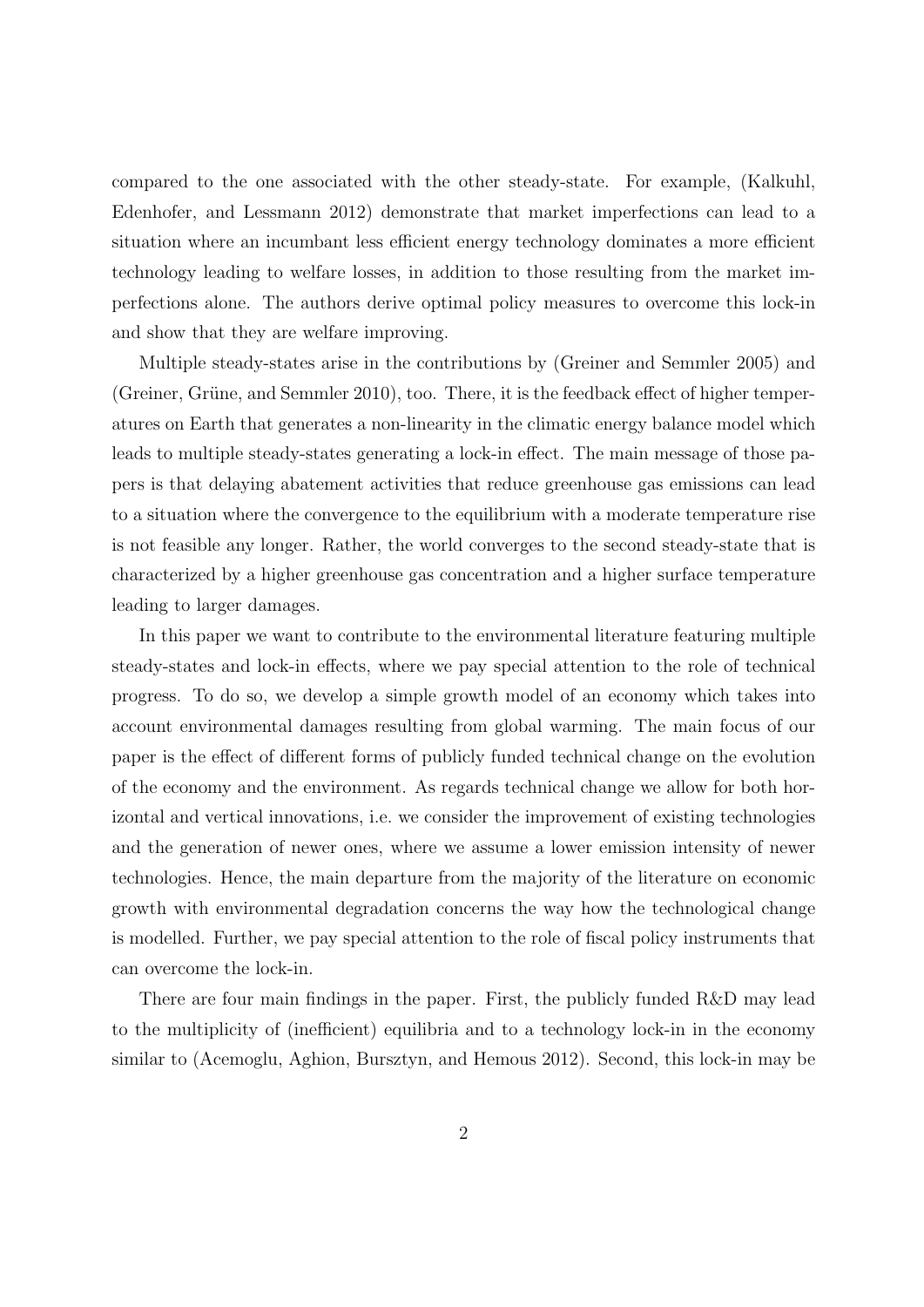avoided by a sufficient increase in public R&D spending which leads to higher productivity and consumption. Third, the switch of the economy to the efficient path does not necessarily come along with a slowdown of environmental degradation. Nevertheless, situations are feasible such that both consumption and the state of the environment improve when the economy transits form the inefficient equilibrium to the efficient one. But, once the efficient allocation is realized, any further increase in consumption can be achieved only at the cost of a deteriorating environment. Thus, our findings are partially supporting the double dividend hypothesis. We further explore the available fiscal policy options of the government in reallocating the tax revenue between abatement activities and R&D spending. Our last finding is that there always exists a minimal tax rate which is necessary to realize the efficient R&D and environmental policies and not all combinations of environmental and fiscal policies enable the economy to avoid the technology lock-in.

The rest of the paper is organized as follows. The next section presents the structure of our model. Section 3 shows when multiple steady-states may emerge and section 4 analyzes the fiscal policy that guarantees a unique steady-state. Section 5, finally, concludes the paper.

## 2 The model

To start with, we describe the basic growth model featuring environmental degradation. The economy is populated by a continuum of homogeneous consumers normalized to one that can be represented by one consumer which maximizes the stream of discounted utilities from a consumption good over an infinite time horizon. Output can be consumed or invested and is a function of physical capital and of the stock (or state) of technology as production factors. The stock of technology is a purely public good that results from research and development (R&D) spending funded by the government. The stock of technology consists of a continuous range of single technologies that differ with respect to their productivities.<sup>2</sup> Finally, output is negatively affected by a stock of pollution that

<sup>&</sup>lt;sup>2</sup>the stock of technology could alternatively be interpreted as a stock of public capital, such as telecommunication infrastructure, transportation infrastructure and health capital, for example.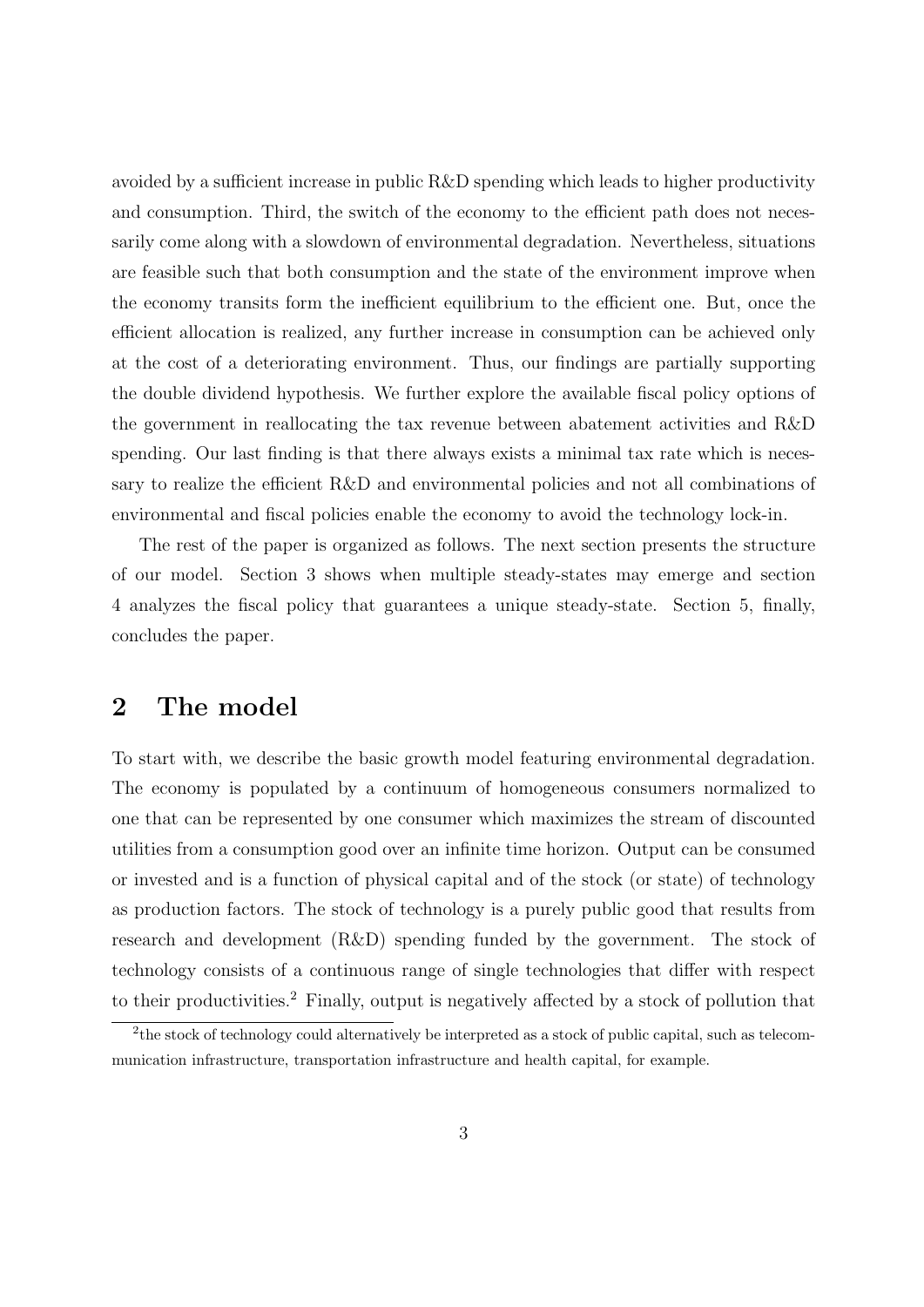equals accumulated weihgted past emissions. The emissions in the economy result from output as a negative externality and can be reduced by devoting resources to abatement activities.

### 2.1 The household sector and the environment

The representative household maximizes the stream of discounted utility from the consumption good,  $C$ , subject its budget constraint. Neglecting labour as input factor<sup>3</sup> the optimisation problem can be written as,

$$
J^H = \max_C \left\{ \int_0^\infty e^{-\rho t} \left[ \frac{C^{1-\gamma} - 1}{1 - \gamma} \right] dt \right\} \tag{1}
$$

with consumption being the single control variable subject to a flow budget constraint:

$$
\dot{K} = (1 - \tau)Y - C,\tag{2}
$$

where  $\tau$  is the income tax rate imposed by the government,  $1/\gamma$  the intertemporal elasticity of substitution of consumption, Y denotes output and we neglect depreciation of the physical capital stock  $K$ . It should be noted that the household does not take into account neither the negative pollution externality of output nor the positive externalities of taxes on the stock of technology since these are external to him. Further, the outcome of this optimisation problem is equivalent to that of a decentralised economy with a competitive factor market such that the marginal product of capital equals the interest rate.

Output is a function of physical capital and of the stock of technology, A, and negatively affected by the stock of pollution, M.Thus, the output is given by

$$
Y = \phi(M)AK^{\alpha}
$$
 (3)

with  $0 < \phi(M) \leq 1$ ,  $\phi(0) = 1$ ,  $\phi'(\cdot) < 0$ , and  $\alpha \leq 1$ . The function  $\phi(M)$  reflects the damages from environmental pollution where  $M = 0$  denotes the unspoiled environment that does not go along with damages on output.

<sup>&</sup>lt;sup>3</sup>we omit the time argument  $t$  whenever this does not lead to confusion.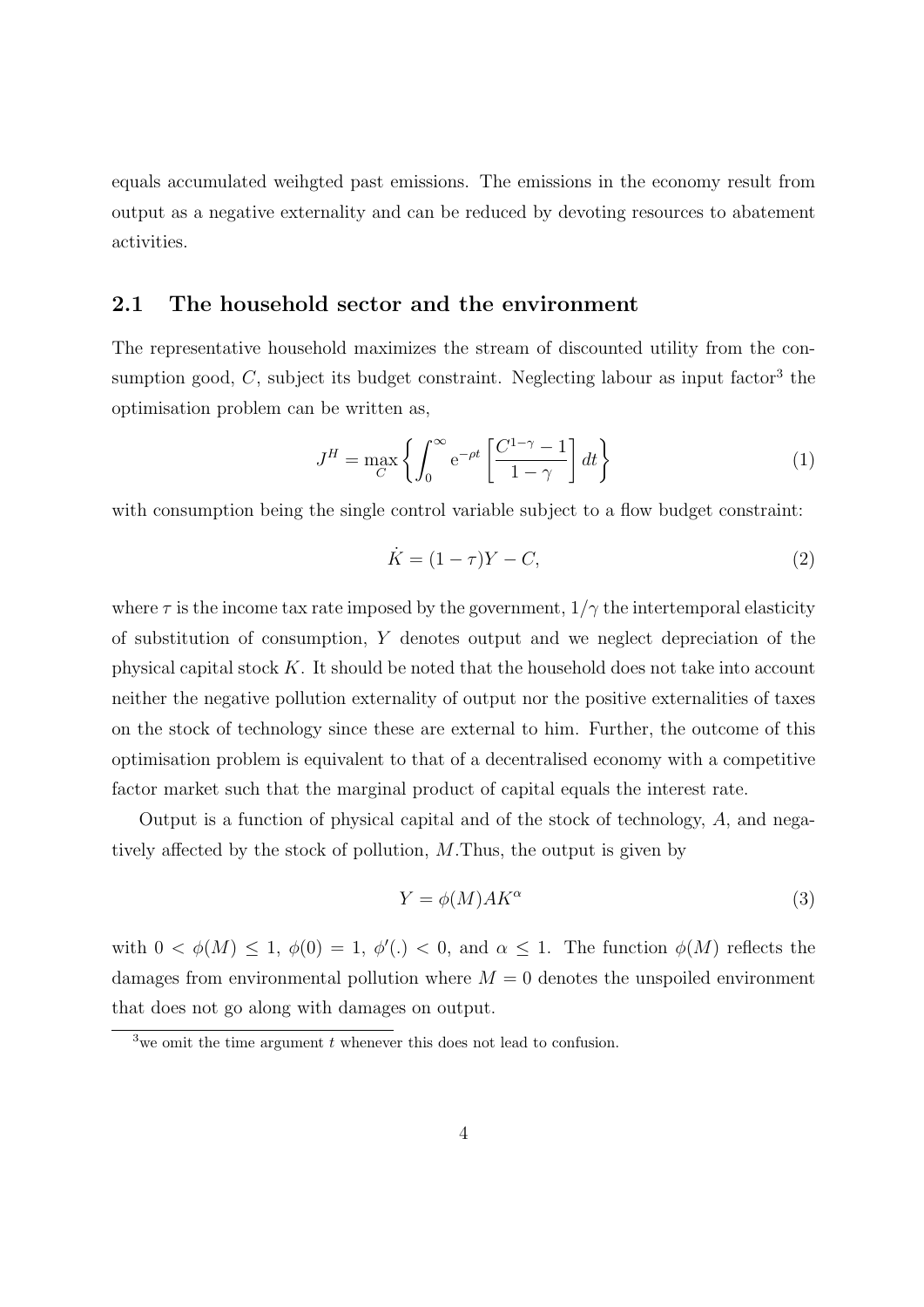Application of the standard Maximum Principle to the problem given by (1) and (2) leads to the following current-value Hamiltonian

$$
\mathcal{H} = \frac{C^{1-\gamma} - 1}{1 - \gamma} + \lambda_K \left( (1 - \tau) \phi(M) A K^{\alpha} - C \right),\tag{4}
$$

which yields the necessary optimality conditions:

$$
\frac{\partial \mathcal{H}}{\partial C} = C^{-\gamma} + \lambda_K = 0,\tag{5}
$$

and co-state equation

$$
\dot{\lambda}_K = \rho \lambda_K - (1 - \tau) \alpha K^{\alpha - 1} \phi(M) A. \tag{6}
$$

In addition, the limiting transversality condition

$$
\lim_{t \to \infty} e^{-\rho t} \lambda_K K = 0 \tag{7}
$$

must hold.

The environment is affected by the economy through the usual transmission mechanism:

$$
\dot{M} = -\nu M + (1 - a)eY\tag{8}
$$

where  $a \in (0,1)$  is the rate of abatement activities financed by the government, e is the intensity of emissions from the output, being a function of the technology, and  $\nu \in (0,1)$ is the rate at which the environment recovers. In the next subsection, we will show how the technology determines the emissions intensity. The emissions can be interpreted as greenhouse gas (GHG) emissions that raise the stock of GHGs in the atmosphere that negatively affects output in the economy.

## 2.2 The government and the R&D sector

The government collects taxes and distributes them between abatement efforts, a, and R&D spending R:

$$
T = \tau Y = aY + R,
$$
  
\n
$$
R = (\tau - a)Y
$$
\n(9)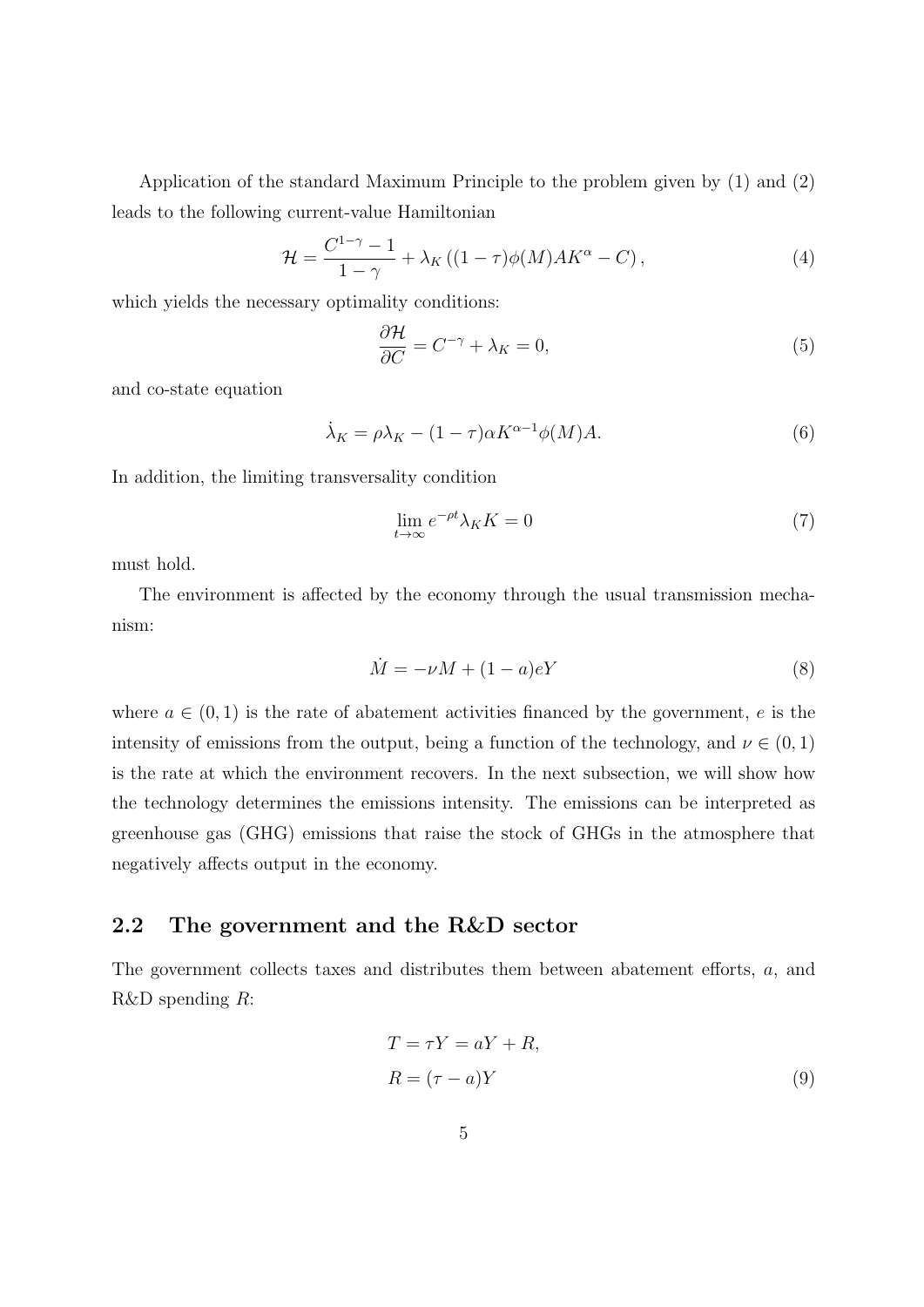The total R&D spending is next distributed between investments into the expansion of the variety of technologies,  $u$ , and investments into the increase of productivity of each individual technology,  $q(i, t)$ :

$$
R = u + \int_0^{n(t)} g(i, t)di.
$$
 (10)

The R&D sector optimally allocates the R&D budget to vertical and horizontal investments into technologies. The results of R&D are free to use at the economy wide level. There are no patents and profits from R&D since the research is publicly funded. The alternative with market-funded R&D would yield equivalent results as long as one imposes free entry condition and if one assumes that the rate of return to R&D investments is equal to the discount rate of firms,  $r$ , see (Peretto and Connolly 2007) for example of such a treatment of R&D.

Formally, the R&D sector is described as a joint optimization problem of maximizing the output of innovations subject to the constraint (10):

$$
J^{Tech} \stackrel{\text{def}}{=} \max_{u(\cdot), g(\cdot)} \int_0^\infty e^{-rt} \left( \int_0^{n(t)} \left[ q(i, t) - \frac{1}{2} g(i, t)^2 \right] di - \frac{1}{2} u(t)^2 \right) dt. \tag{11}
$$

with:

- $u(t)$  investments into variety expansion;
- $q(i, t)$  investments into the productivity growth of technology i at time t.

The dynamics of variety expansion is linear in investments:

$$
\dot{n} = \xi u,\tag{12}
$$

with  $\xi > 0$  a constant parameter reflecting the efficiency of investments. The dynamics of productivity of each technology increases as a result of investments and declines in the absence of such proportionally to the achieved level of productivity (reflecting the fact that the more refined a technology is, the more costly it is to support the necessary infrastructure):

$$
\frac{\partial q(i,t)}{\partial t} = \psi(i)g(i,t) - \beta q(i,t),\tag{13}
$$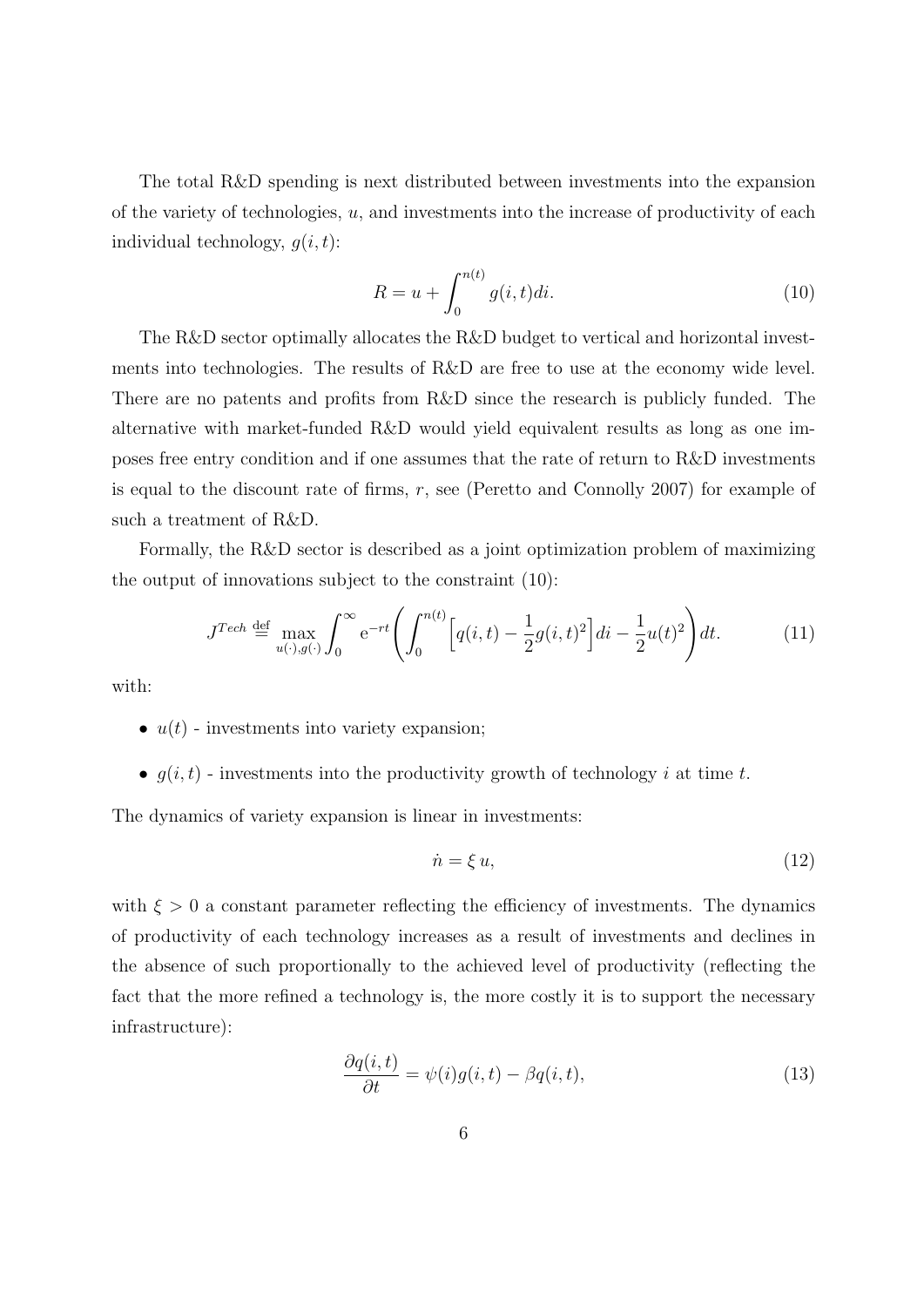where  $\psi(i)$  is the efficiency of increasing productivity of technology i, different across technologies, and  $\beta$  is the rate of decay of productivity of technology i. The fact that the efficiency of investments differ across technologies is important since this is the main reason why a technology lock-in can arise in the economy. With equal efficiencies,  $\psi(i) = \psi_c$ the dynamics of R&D is qualitatively the same as without a multiplicity of technologies (provided there is no out-dating).

We assume that each new technology has zero initial productivity upon the time of its invention,

$$
\forall i \in [0; n]: q(i, t)_{i = n(t)} = 0.
$$
\n(14)

The time of invention for the technology,  $t_i(0)$ , is the inverse function of the variety expansion process,  $n(t)$ :

$$
t_i(0) = f^{-1}(n(t))|_{n(t)=i}.\tag{15}
$$

The overall productivity of the economy is the total of productivities of individual technologies,

$$
A = \int_{0}^{n(t)} q(i, t)di,
$$
\n(16)

All technologies differ from each other as concerns the environmental damage they cause, with newer technologies yielding lower damages. Each technology  $i$  has a cleanliness index,  $\iota(i)$ , which defines the extent to which the sector driven by technology i affects the environment.

Then, the overall intensity of emissions,  $e(t)$ , is an aggregate of the intensities of all the existing technologies at time t:

$$
e(t) \stackrel{def}{=} (e_0/n(t)) \cdot \int_0^{n(t)} \iota(i)di,
$$
 (17)

with  $e_0 > 0$  a constant.

The economy is affected by R&D through 3 different channels: first, overall R&D investments,  $R$ , are deduced from the income of the agent; second, the total productivity in the economy, A, grows as a result of R&D; third, the intensity of emissions,  $e$ , from output gradually changes due to the adoption of cleaner technologies.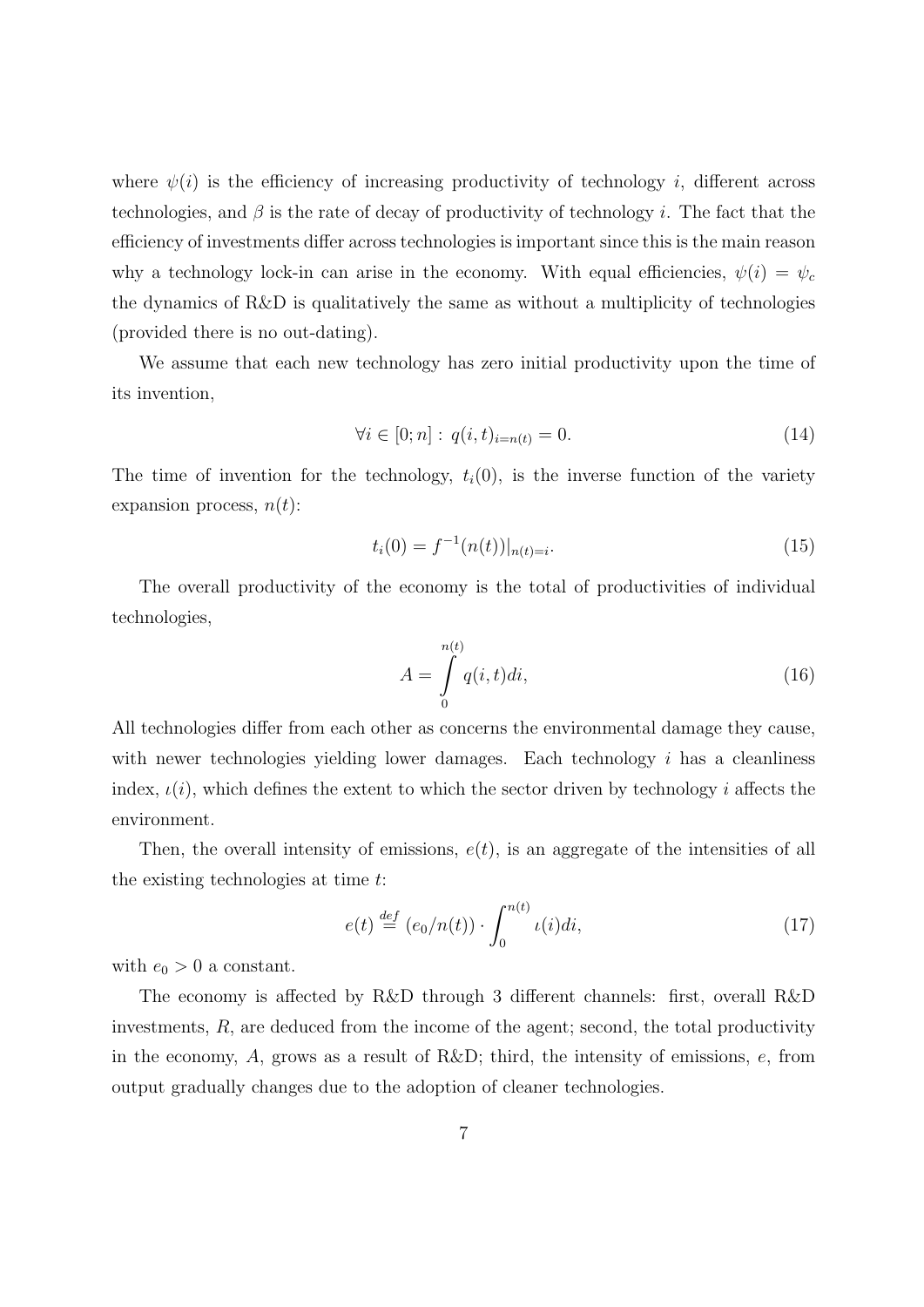## 2.3 The steady-state

In this subsection, we derive the steady-state for our economy. Noting the relationship

$$
\frac{\dot{C}}{C} = -\frac{1}{\gamma} \frac{\dot{\lambda}_K}{\lambda_K} \tag{18}
$$

yields the evolution of consumption as:

$$
\dot{C} = \frac{C}{\gamma} \left( (1 - \tau) \alpha K^{\alpha - 1} \phi(M) A - \rho \right). \tag{19}
$$

The evolution of capital is given by  $(2)$  with output from  $(3)$ :

$$
\dot{K} = (1 - \tau)\phi(M)AK^{\alpha} - C \tag{20}
$$

Finally, the evolution of the environment, i.e. of the stock of pollution, is given by:

$$
\dot{M} = -\nu M + (1 - a)e\phi(M)AK^{\alpha}
$$
\n(21)

The system (19), (20), (21) together with the transversality condition (7) fully describes the economic-environmental system apart from technology. The steady-state of this system is given by a rest point of the dynamic system described by the three differential equations (19), (20), (21).

Proposition 1 demonstrates that the steady-state is unique for a given value of the state of technology.

#### Proposition 1 (Uniqueness of steady-states).

For a given stock of the technology, A, there exists a unique steady-state  $\{\bar{C}, \bar{K}, \bar{M}\}$  of the economy described by the dynamic system  $(19)$ ,  $(20)$ ,  $(21)$ .

*Proof.* From (21) the  $\dot{M} = 0$  isocline is obtained as:

$$
K = c_1 \left(\frac{M}{\phi(M)}\right)^{1/\alpha}, \ c_1 = \left(\frac{\nu}{((1-a)eA)}\right)^{1/\alpha}, \tag{22}
$$

with  $K = 0$  for  $M = 0$  and

$$
\frac{dK}{dM} = c_1(1/\alpha) \left(\frac{M}{\phi(M)}\right)^{-1+1/\alpha} \left(\frac{\phi(M) - M\phi'(M)}{\phi^2(M)}\right) > 0 \tag{23}
$$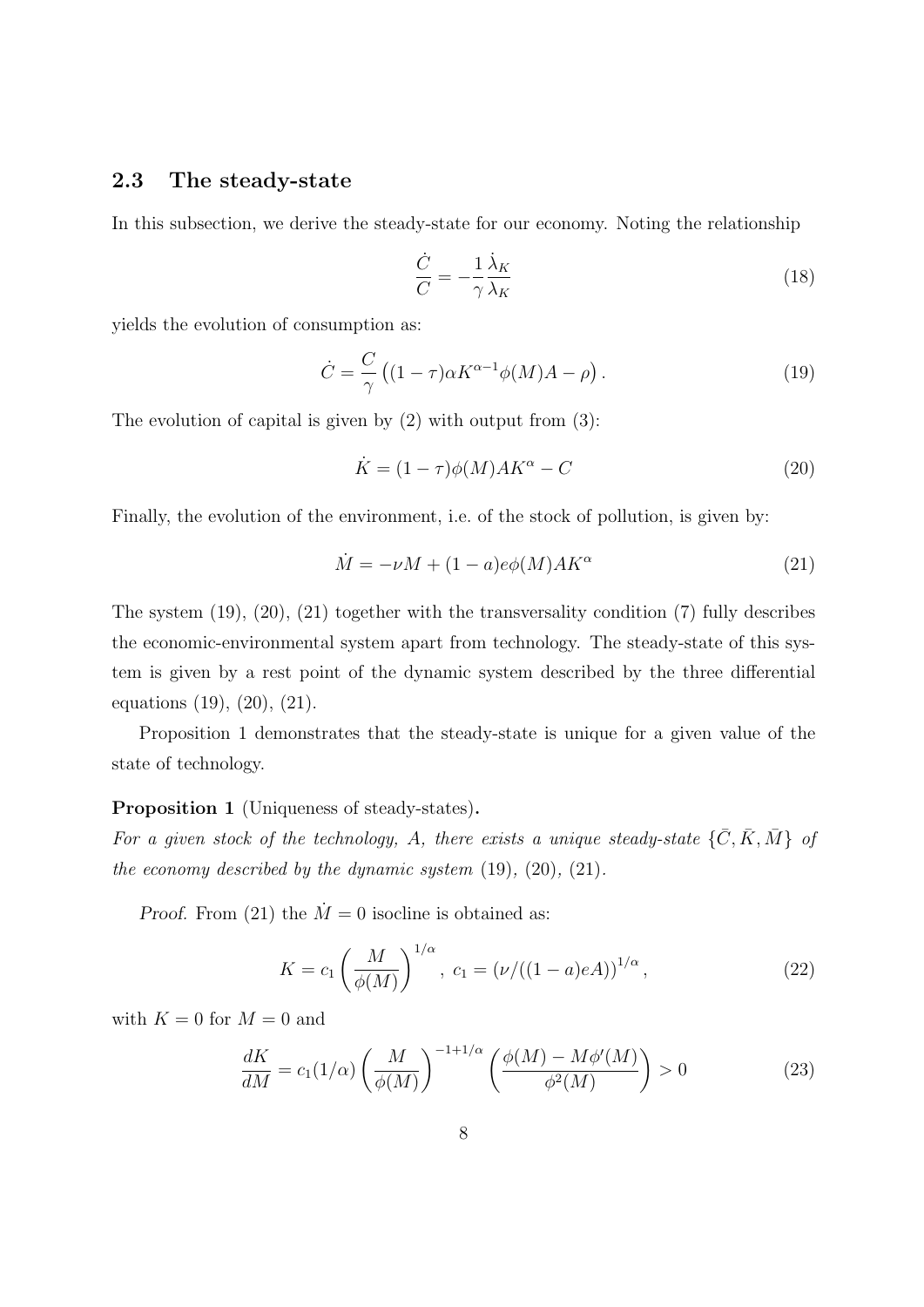From (19) the  $\dot{C}=0$  isocline can be computed as:

$$
K = c_2 \phi(.)^{1/(1-\alpha)}, \ c_2 = (A(1-\tau)\alpha/\rho)^{1/(1-\alpha)}, \tag{24}
$$

with  $K = c_2 > 0$  for  $M = 0$  and

$$
\frac{dK}{dM} = c_2(1/(1-\alpha))\phi(.)^{\alpha/(1-\alpha)}\phi'(.) < 0
$$
\n(25)

Hence, there exists a unique intersection point of the two isoclines giving a unique  $\{\bar{K}, \bar{M}\}\$ . Inserting that in (20) yields the unique  $\bar{C} = (1 - \tau)\phi(\bar{M})A\bar{K}^{\alpha}$ .  $\Box$ 

Proposition 1 shows that the technological sector determines the long-run behaviour of the economy. Thus, if the technology has a unique steady-state the whole environmentaleconomic system is characterised by a unique steady-state. However, the R&D sector may exhibit a multiplicity of steady-states even for this simple setup, as we will demonstrate in the next subsection.

Further, it should be pointed out that for the case  $\alpha = 1$ , the steady-state can be explicitly computed as a function of the technology,  $A$ , from  $(19)-(21)$ :

$$
\bar{M} = \phi^{-1} \left( \frac{\rho}{(1 - \tau)A} \right),
$$
\n
$$
\bar{K} = \left( \frac{\nu \bar{M}}{(1 - a)e\phi(\bar{M})A} \right),
$$
\n
$$
\bar{C} = (1 - \tau)\phi(\bar{M})A\bar{K}.
$$
\n(26)

## 3 Multiplicity and uniqueness of steady-states

The budget constraint of the government limits R&D expenditures distributed to the R&D sector. When the constraint is binding, the problem of the R&D sector becomes an optimal control problem subject to a resource constraint, similar to the one studied in (Bondarev and Greiner 2017) for the case of a single firm. There, it is demonstrated that the R&D sector may possess one or two steady-states, depending on the value of  $R$ , with an associated variety of developed technologies and their productivities.

Denote by  $\lambda_q(i, t)$  the shadow costs of investments into the productivity of technology i,  $q(i, t)$ , and by  $\lambda_n(t)$  the shadow costs of investing into the increase of the variety of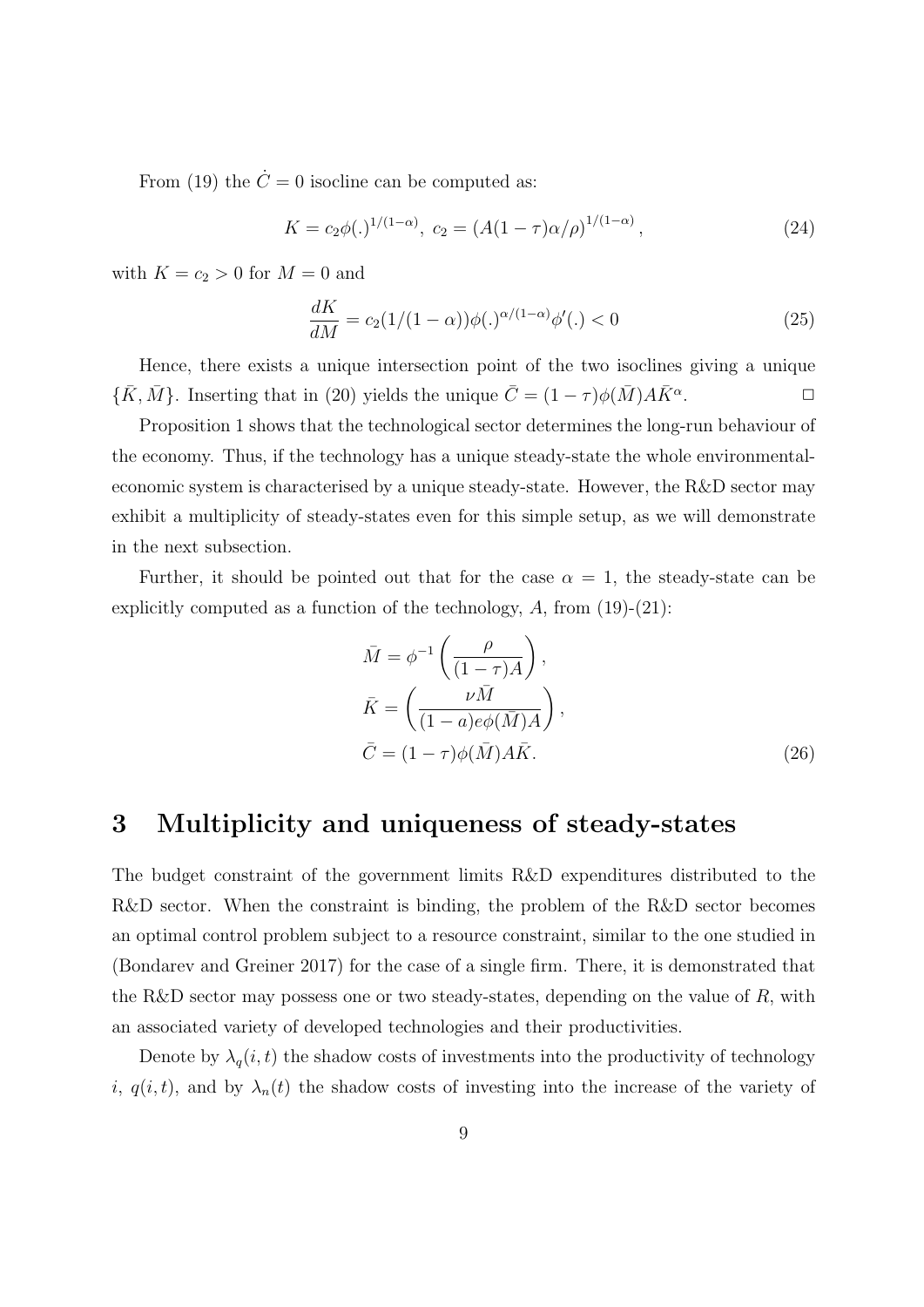technologies,  $n(t)$ . To begin our analysis, we start with the definition of a steady-state for the R&D sector.

#### Definition 1 (R&D steady-state).

The steady-state of the  $R\&D$  sector is characterized by the following conditions:

$$
\forall i \in [0; 1]: \dot{q}(i, t) = 0,
$$
  
\n
$$
\dot{\lambda}_q(i, t) = 0,
$$
  
\n
$$
\dot{n}(t) = 0,
$$
  
\n
$$
\dot{\lambda}_n(t) = 0.
$$
\n(27)

In order to illustrate the possibility of multiple steady-states and the technology lockin phenomenon, we make use of a particular choice of the efficiency function  $\psi(i)$  and of the emissions intensity function e described below in detail.

We assume the form of efficiency function  $\psi(i)$  which reflects the increased difficulty of improving newer technologies:

$$
\psi(i) = \psi_c \sqrt{1 - i}, \ \psi_c > 0. \tag{28}
$$

Such a specific functional form is chosen for two reasons: first, it is a decreasing function and second it provides an opportunity for an analytical solution unlike most other decreasing monotonic functions. However it should be noted that results remain robust under the choice of this efficiency function as long as certain regularity conditions on  $\psi(i)$ hold:

- It is decreasing in  $i$ ,
- It is invertible,
- It is continuous but not necessarily continuously differentiable.

The emissions intensity e is defined in (17) and depends on the cleanliness index  $\iota(i)$ . This index is assumed to be a decreasing function of the technology:

$$
u(i) = 1 - i.\tag{29}
$$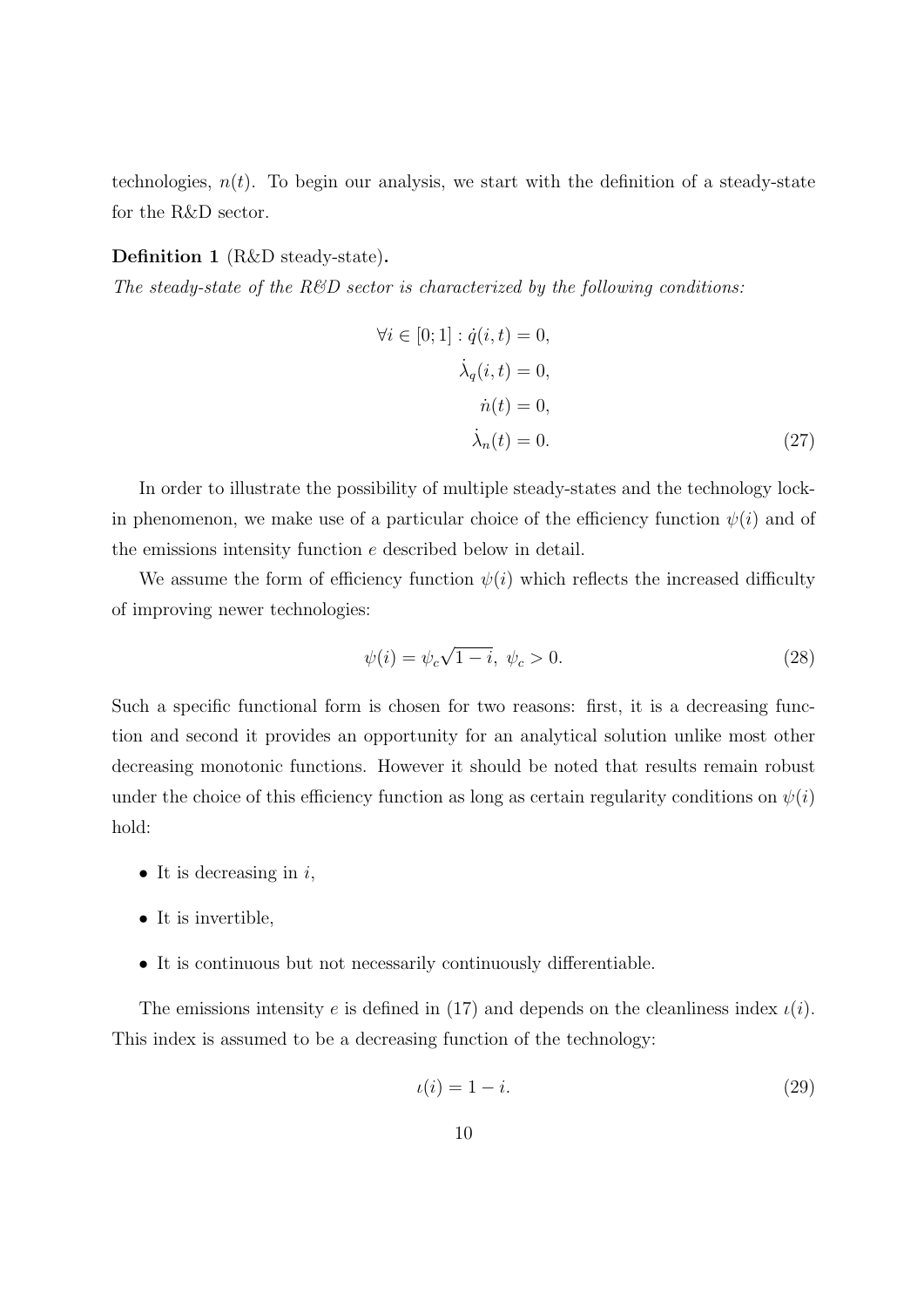Again, the function  $\iota(i)$  is chosen to be linearly decreasing for simplicity. Because of the choice of the efficiency and of the emissions intensity functions, the variety of technologies is bounded from above:

$$
n(t) \in [0; 1],\tag{30}
$$

and emissions intensity may be expressed as

$$
e(t) = \frac{e_0}{n(t)} \left( n(t) - \frac{1}{2} n^2(t) \right)
$$
 (31)

being a decreasing function of the available variety of technologies  $n$ .

Note that for any pair  $n(t)$ ,  $\lambda_n(t)$  the dynamics of all technologies' productivities is fully defined and once the variety expansion reaches a steady-state, so does every individual technology state,  $q(i, t)$  (see Appendix A). Thus, to fully characterize the steady-state of the R&D sector it suffices to characterize the  $\lambda_n(t)$ ,  $n(t)$  dynamics.

#### Proposition 2 (Uniqueness and multiplicity of steady-states of the R&D sector).

The dynamic system  $\dot{\lambda}_n$ ,  $\dot{n}$ , given by (A.15), (A.16), has at most two steady-states. Other things equal the  $R\&D$  budget R defines the number of steady-states of the system. For  $R < R^*$  there exist two steady-states with a low and a high variety of technologies. With  $R \geq R^*$  there exists only one steady-state with  $\bar{n} = 1$ .

Proof. See Appendix A. ◯

Figure 1 illustrates the case of a unique steady-state and of two steady-states for this system depending on the level of  $R$ . To draw Figure 1 we resorted to the parameter values given in table 1. The research budget is set to  $R = 0.9$  for the multiple steady-states case and to  $R = 4$  for the unique steady-state case.

The lower the level of the R&D budget is, the higher is the chance for a multiplicity of steady-states where one of the steady-states goes along with a lower level of variety of technologies and higher shadow costs of investments than the other. That holds because a decline in R&D shifts the  $\dot{n}(t) = 0$  isocline upward and a sufficiently high R leads to the collapse of the two steady-states into a unique one for the system  $(A.15)$ ,  $(A.16)$ . The unique steady-state implies  $\bar{n} = 1$  and  $\bar{\lambda}_n = 0$ . Using this, one can easily compute the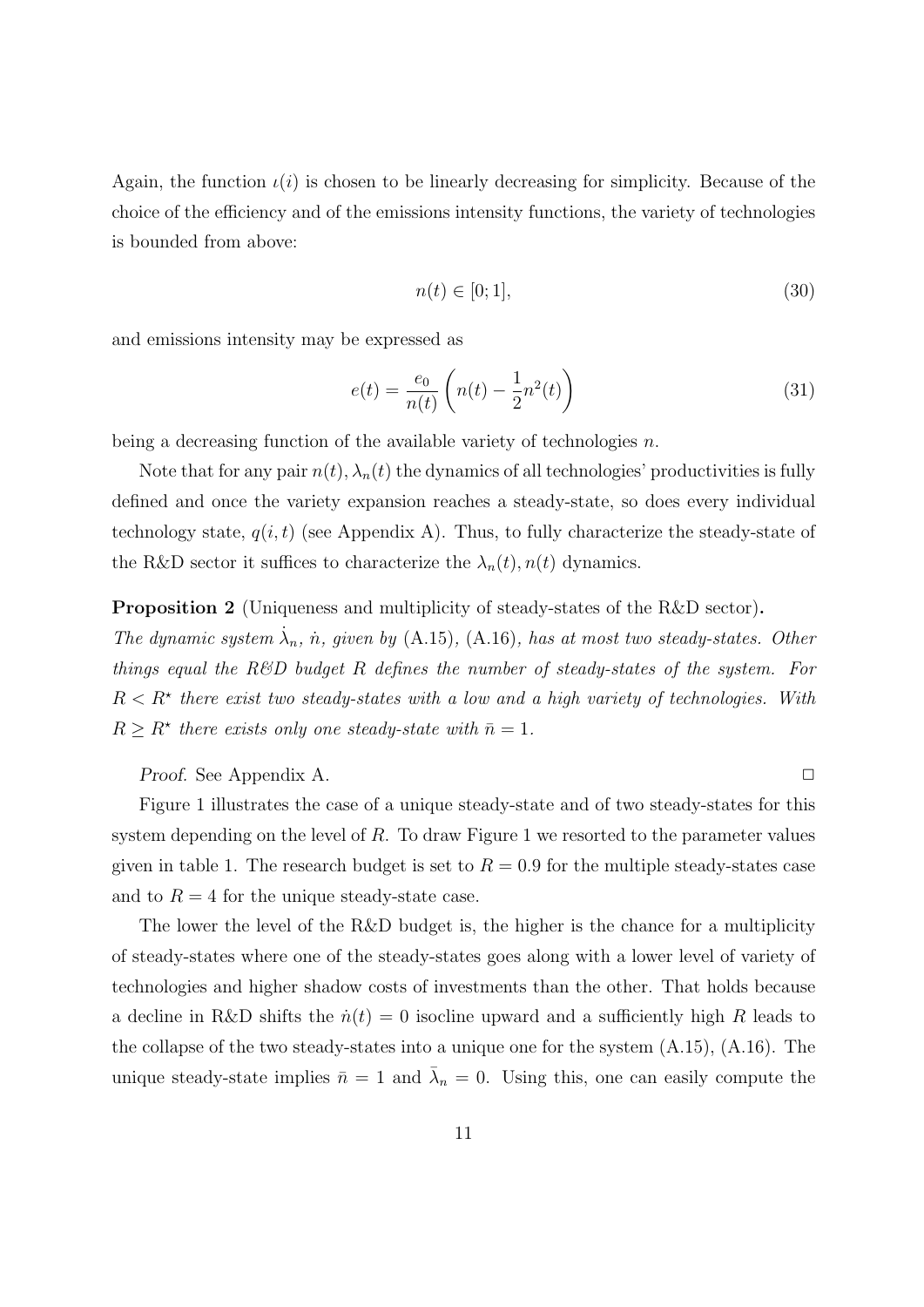| Parameter        | Value   |
|------------------|---------|
| $n_0$            | 0       |
| $\boldsymbol{r}$ | 0.05    |
| $\psi_c$         | 0.9     |
| ξ                | 0.8     |
| $\sqrt{2}$       | $0.1\,$ |

Table 1: Parameters values used in Figure 1.

threshold level of the research budget,  $R^*$ , from  $\dot{n}(t) = 0$  as:

$$
R^* = \frac{2}{3} \frac{\psi_c}{r + \beta}.\tag{32}
$$

With the parameters given in table 1 one obtains  $R^* = 4$ .

It should be pointed that in the case of multiple steady-states both steady-states are inefficient in the sense that they do not allow the introduction of all potential technologies in the economy. Thus, we characterize the latter as an inefficient situation and we refer to the unique steady-state as the efficient one since it goes along with the maximum number of technologies.

Further, setting  $R > R^*$  implies a unique steady-state. However, that would be inefficient since the same result can be obtained for  $R = R^*$  because this gives the maximum value  $\bar{n} = 1$ . Any additional R&D spending is a waste of resources that reduces the steady-state capital stock and output and, thus, welfare. We state our result in the following proposition:

#### Proposition 3 (Technology lock-in with a constrained R&D sector).

In the R&D sector described by the system  $(A.13)$ ,  $(A.15)$ ,  $(A.16)$ , the budget constraint R is crucial as concerns the emergence of a technology lock-in.

1. For  $R < \frac{2}{3}$  $\psi_c$  $\frac{\psi_c}{r+\beta}$ , the economy is characterized by a technology lock-in with two inefficient steady-states;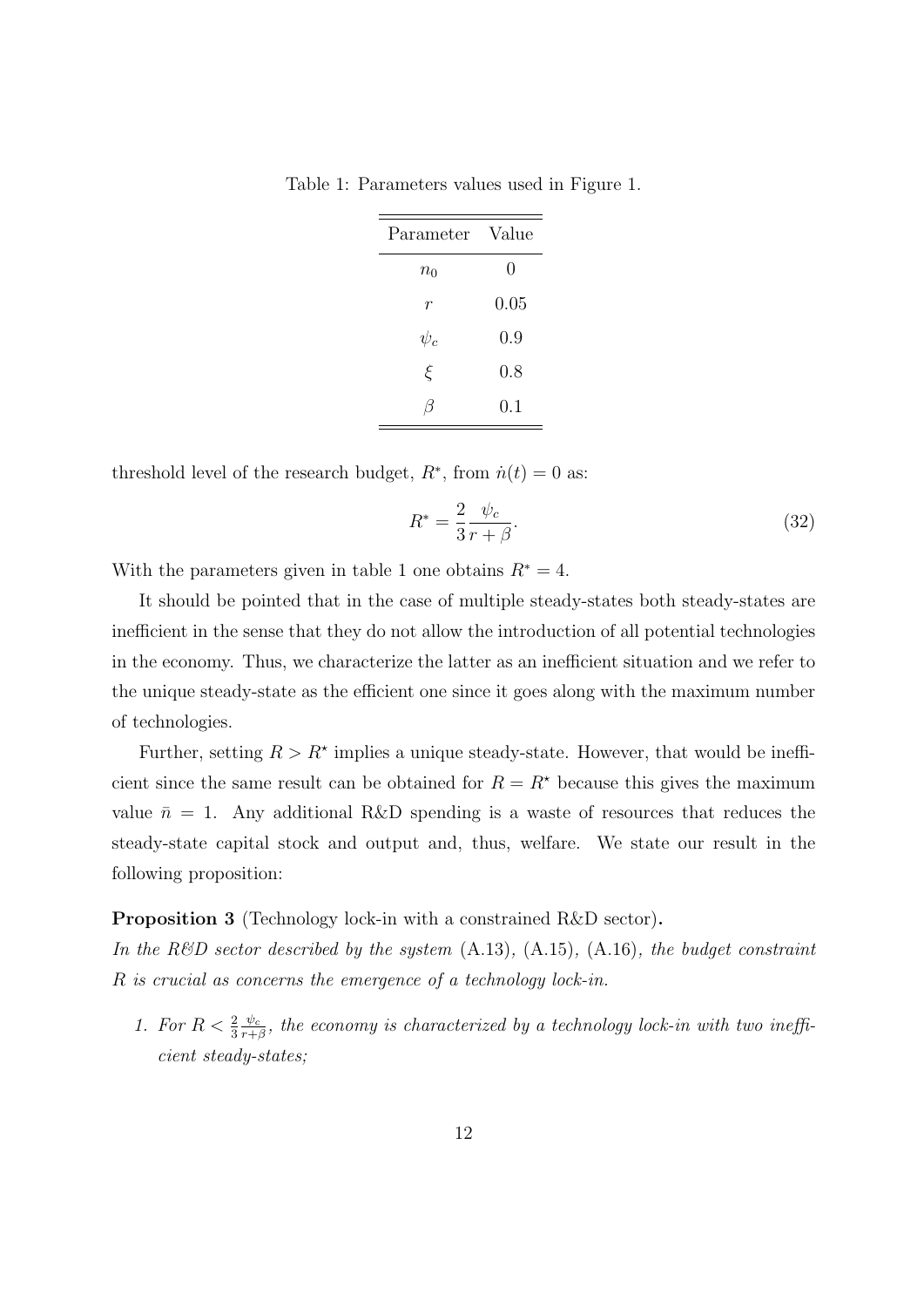

Figure 1: Multiplicity of R&D steady-states

- 2. For  $R \geq \frac{2}{3}$ 3  $\psi_c$  $\frac{\psi_c}{r+\beta},$  no lock-in effect arises and the variety of technologies reaches its maximum steady-state level  $\bar{n} = 1$ ;
- 3. Efficient R&D expenditures are given by  $R^* = \frac{2}{3}$ 3  $\psi_c$  $\frac{\psi_c}{r+\beta}$  .

In the case of an efficient allocation, both the number of technologies and overall productivity are maximized. However, the effect on the environment is ambiguous because, on the one hand, a higher productivity implies higher output and, thus, more environmental degradation whereas, on the other hand, newer technologies go a long with a lower emissions intensity which can be seen from (31).

Now, recall that the total productivity of the economy is the integral over individual productivities:

$$
A = \int_0^n q(i, t)di.
$$
 (33)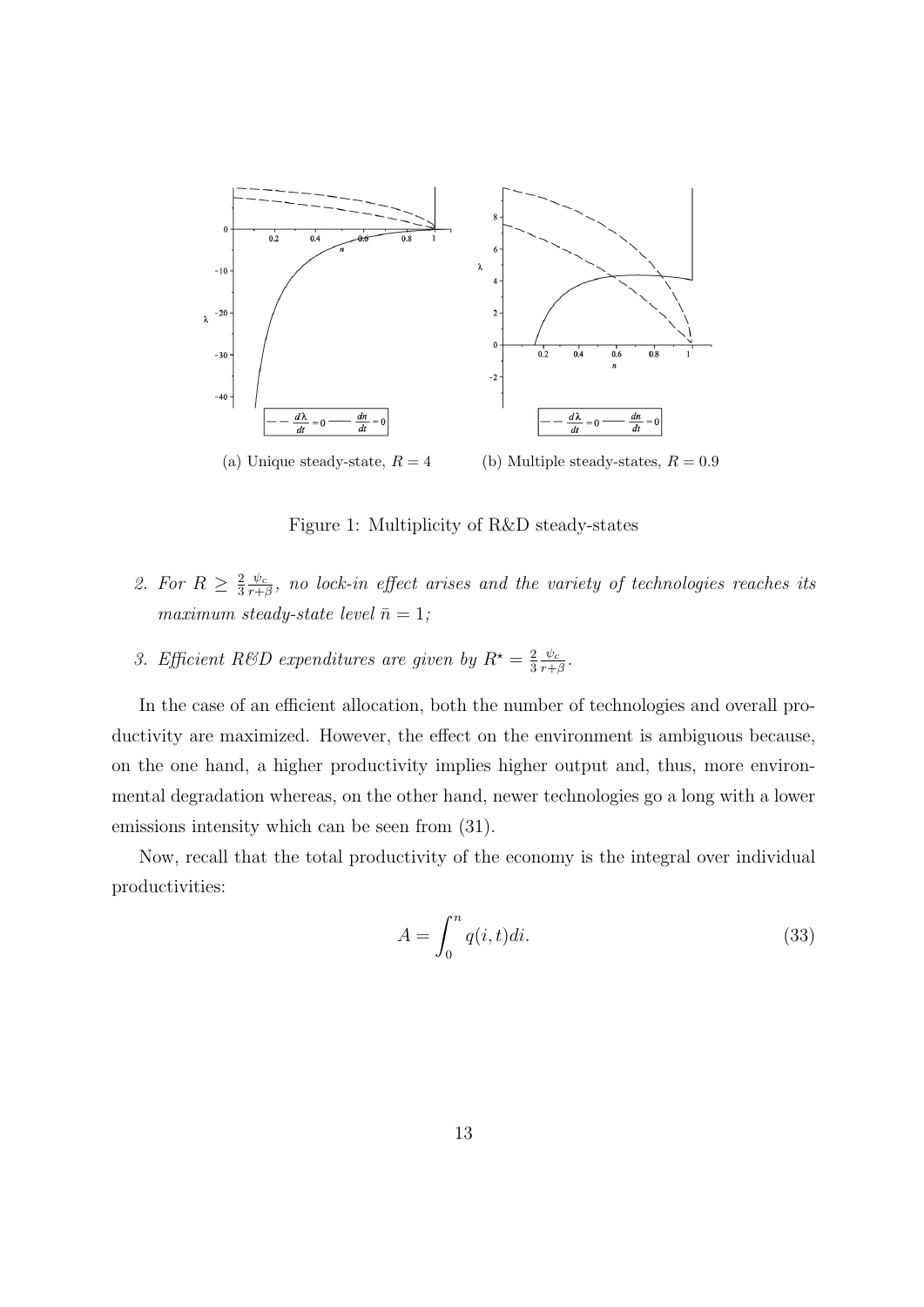Differentiating and taking into account (14) one obtains the dynamics of overall productivity A (for the case  $R \leq R^*$ ),

$$
\dot{A}^{R}(t) = \int_{0}^{n^{R}(t)} \frac{\partial q^{R}(i,t)}{\partial t} dt =
$$
\n
$$
= \int_{0}^{n^{R}(t)} \left\{ \psi(i) \left( \frac{\psi(i)}{r+\beta} - \frac{1}{1+n^{R}(t)} \left( \xi \lambda_{n}^{R}(t) - R + \frac{1}{r+\beta} \int_{0}^{n^{R}(t)} \psi(i)di \right) \right) - \beta q(i,t) \right\} di =
$$
\n
$$
= \frac{R - \xi \lambda_{n}^{R}}{1+n^{R}(t)} \int_{0}^{n^{R}(t)} \psi(i)di + \frac{1}{r+\beta} \int_{0}^{n^{R}(t)} (\psi(i))^{2} di - \frac{\left( \int_{0}^{n^{R}(t)} \psi(i)di \right)^{2}}{(r+\beta)(1+n^{R}(t))} - \beta A^{R}(t)
$$
\n(34)

while in the unconstrained case it is simply,

$$
\dot{A}^*(t) = \frac{1}{r+\beta} \int_0^{n^*(t)} (\psi(i))^2 \, di - \beta A^*(t) \tag{35}
$$

In the situation of constant steady-state research expenditures the total productivity will stay constant and its level is defined by the variety of technologies being developed,  $n$ , by its shadow price,  $\lambda$ , and by the efficiency function,  $\psi(i)$ , and by the level of R&D spending, R.

Next, we study how the total steady-state productivity affects the environment at the efficient steady-state. This is the contents of Corollary 1.

#### Corollary 1 (Overall productivity of the economy and the evironment).

Assume that  $\bar{A}_L < \bar{A}_H < \bar{A}^*$  and  $\bar{n}_L < \bar{n}_H < \bar{n}^*$  holds, where the subscript L (H) denotes the low (high) steady-state and  $*$  the efficient one.

Then,  $\bar{M}_L < \bar{M}_H < \bar{M}^*$ , for  $\alpha = 1$ . For  $\alpha < 1$ ,  $\bar{M}_L > \bar{M}_H > \bar{M}^*$  can hold only if  $\bar{K}_L < \bar{K}_H < \bar{K}^*$ .

*Proof.* This follows from 
$$
\dot{C} = 0 \leftrightarrow \rho = (1 - \tau)\alpha K^{\alpha - 1} \phi(M)A
$$

Corollary 1 states that a higher productivity always goes along with a higher stock of pollution at the steady-state for the case of a linear production function, i.e. for  $\alpha = 1$ . The reason for that outcome is that the marginal product of capital is constant in steadystate and independent of the capital stock with  $\alpha = 1$ . It must be pointed out that this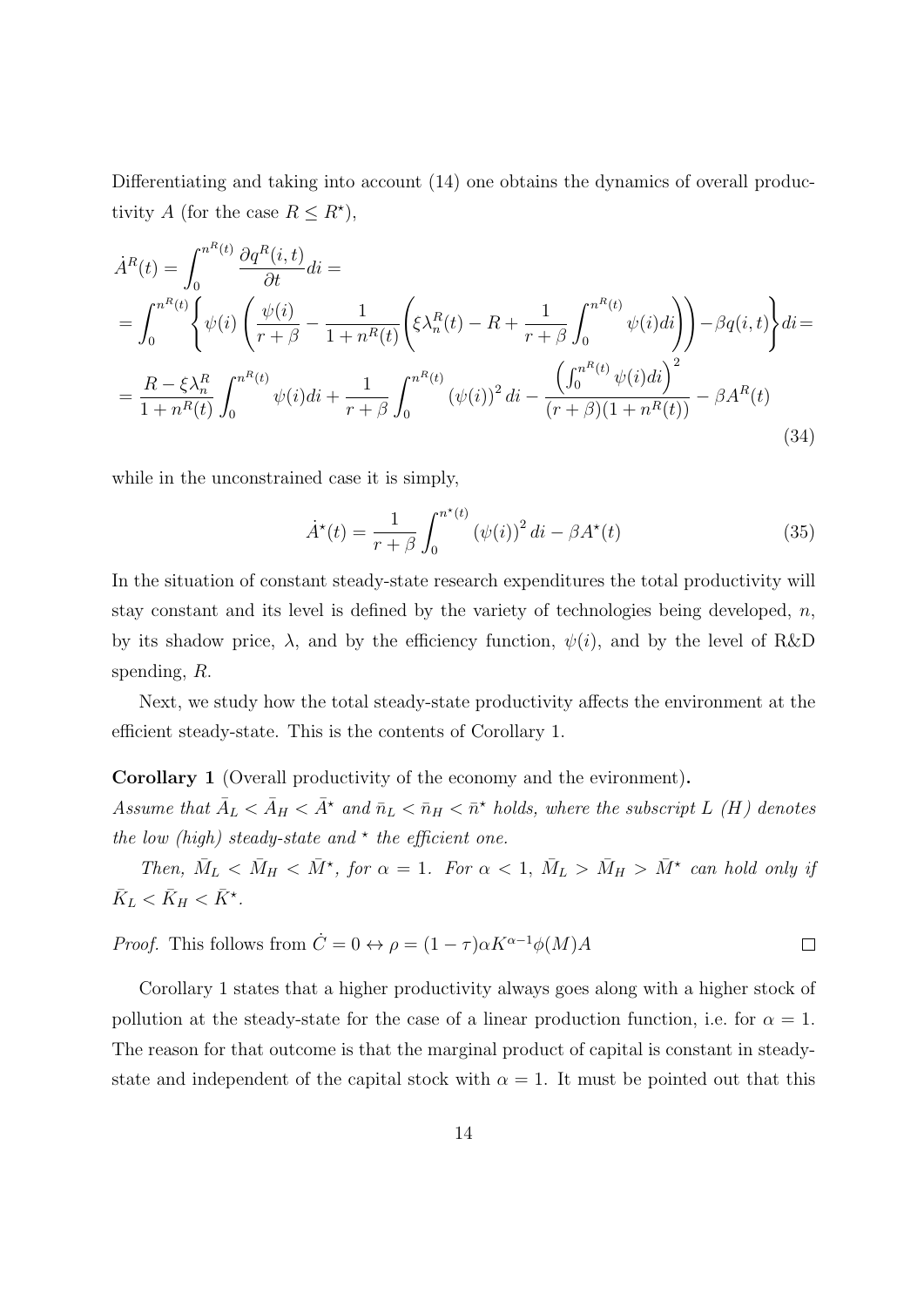is independent of the damages, determined by the function  $\phi(M)$ , and also independent of the emissions intensity  $e(t)$ . In the case of decreasing returns to capital, a higher steady-state total productivity may go along with a lower steady-state pollution if the steady-state capital stock rises. However, it must be pointed out that this is only a necessary condition and it is more likely that both total productivity, the capital stock and pollution increase in steady-state. Further, it must be noted that a lower steady-state pollution together with a higher total productivity can only occur if the reduction of the emissions intensity, as a result of introducing newer and cleaner technologies, is sufficiently high. This follows from  $\dot{M} = 0 \leftrightarrow \nu \bar{M} = (1 - a)e(\bar{n})\phi(\bar{M})\bar{A}\bar{K}^{\alpha}$ . To get additional insight we will resort to numerical examples next.

Our analysis up to now has assumed that the R&D spending is exogenously given. This allowed us to draw clear-cut conclusions as regards the dynamics of the R&D sector. However, in equilibrium R&D spending is endogenously determined by the budget constraint of the government (9) and a steady-state of the economy is given by a rest point of the differential equations  $(19)$ ,  $(20)$ ,  $(21)$ ,  $(34)$ ,  $(A.15)$  and  $(A.16)$ . But, since (A.15) is a polynomial of second order in  $\lambda_n^R$ , see Appendix A, multiple steady-states can occur in the economy in equilibrium, too. A formal analytical proof of that conjecture is not possible so that we confine our investigation to the analysis of a numerical example demonstrating that Propostion 2 remains valid. Further, we want to shed light on the question of how total steady-state productivity  $\overline{A}$  varies with the variety of technologies at the steady-state,  $\bar{n}$ , and how this affects the economy and the environment.

To do so, we set  $\alpha = 1$  so that the steady-state values  $\{\bar{C}, \bar{K}, \bar{M}\}$  are given by (26). A rest point of (34), (A.15) and (A.16), with  $R = R(\bar{K}, \bar{A}, \tau, a, \cdot)$  gives a steady-state, then. To analyze that system, we choose the parameter values assumed in table 1 and, in addition, we set  $\tau = 0.08$ ,  $a = 0.02$ ,  $e_0 = 0.9$ ,  $\nu = 0.1$  and  $\rho = 0.05$ . The function  $\phi$  is specified as  $\phi = 1 - a_1 M$ , with  $a_1 = 0.01$ . This is our benchmark example.

Then, the first steady-state with the lower number of technologies is given by:

 $\{\bar{Y}_L = 15.6, \bar{C}_L = 14.35, \bar{K}_L = 287.05, \bar{M}_L = 99.76, \bar{A}_L = 24.48, \bar{n}_L = 0.55, \bar{\lambda}^R_n = 4.22\}$ 

and the second steady-state is:

 $\{\bar{Y}_H = 19.38, \bar{C}_H = 17.83, \bar{K}_H = 356.65, \bar{M}_H = 99.83, \bar{A}_H = 31.76, \bar{n}_H = 0.83, \bar{\lambda}_n^R = 3.85\}$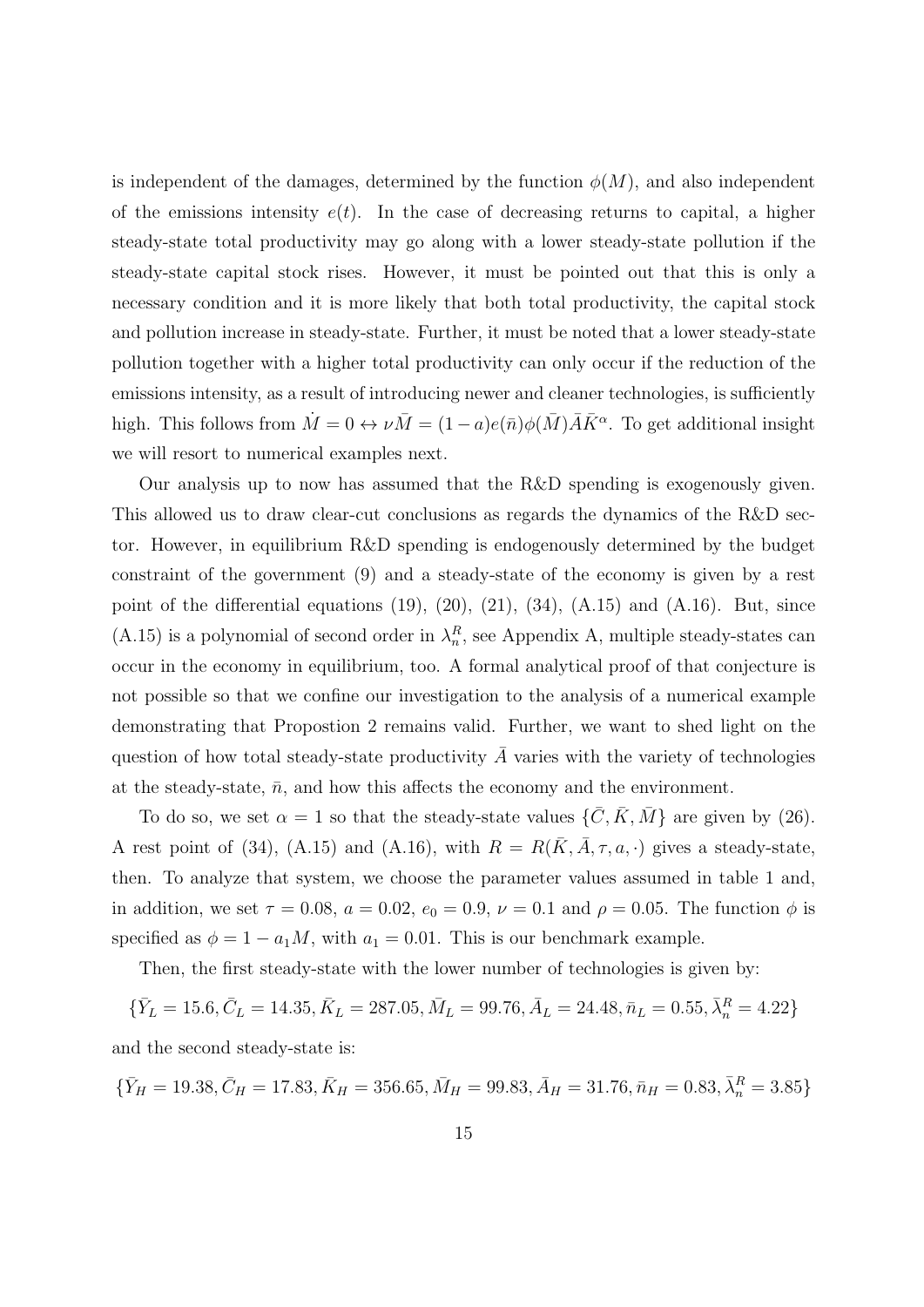The efficient steady-state is obtained for  $\tau = 0.1966$  and the steady-state values are:

$$
\{\bar{Y}^{\star}=22.65, \bar{C}^{\star}=18.2, \bar{K}^{\star}=363.9, \bar{M}^{\star}=99.88, \bar{A}^{\star}=51, \bar{n}^{\star}=1, \bar{\lambda}^{R}_{n}=0\}
$$

This example shows that a higher variety of steady-state technologies goes along with a higher total steady-state productivity and more output and consumption. However, it is also associated with a higher steady-state pollution as predicted by Corollary 1.

According to Corollary 1 this could only change in the case of decreasing returns to capital. Therefore, we next chose  $\alpha = 0.3$  and again computed steady-state values. It turned out that the qualitative results remain unchanged, that is a higher number of steady-state technologies goes along with a higher steady-state productivity, a rise in output and a higher stock of pollution. Further, setting  $e_0$  to a higher value,  $e_0 = 2$ , in the emissions intensity function does not change the qualitative result, just as choosing the different emissions intensity function  $e(t) = e_0/(1 + a_2 n)$ , with  $e_0 = 0.9$  and  $a_2 = 1$ and, alternatively,  $a_2 = 2$ .

The same holds if we choose a lower value for  $e_0$ . Setting  $e_0 = 0.05$ , in the example presented above, leads to the same qualitative outcome with  $a_1 = 0.25$ . It must be pointed out that the parameter reflecting the damages,  $a_1$ , must be set to a higher value than in the example above, once  $e_0$  falls short of a certain threshold. Otherwise, a steady-state does not exist. However, if a steady-state exists, for a lower  $e_0$  together with a higher  $a_1$ , the qualitative properties are identical to those in the example presented above.

This example demonstrates that the economy can escape the lock-in by devoting more resources to R&D leading to a higher total productivity, to a larger variety of technologies and to a higher production in steady-state. However, that goes at the expense of the environment since the positive effect of newer, less polluting technologies on the environment is dominated by the negative effect of a higher productivity generating more output and pollution.

But, the government can combine policy instruments in order to achieve an efficient steady-state that keeps the state of the environment at the same level as in the inefficient situation. In this case, a certain part of the gain in output, compared to the inefficient situation, must be used for abatament, at the expense of consumption. Thus, a second efficient steady-state is obtained for  $\tau = 0.5902$  and by simultaneously raising the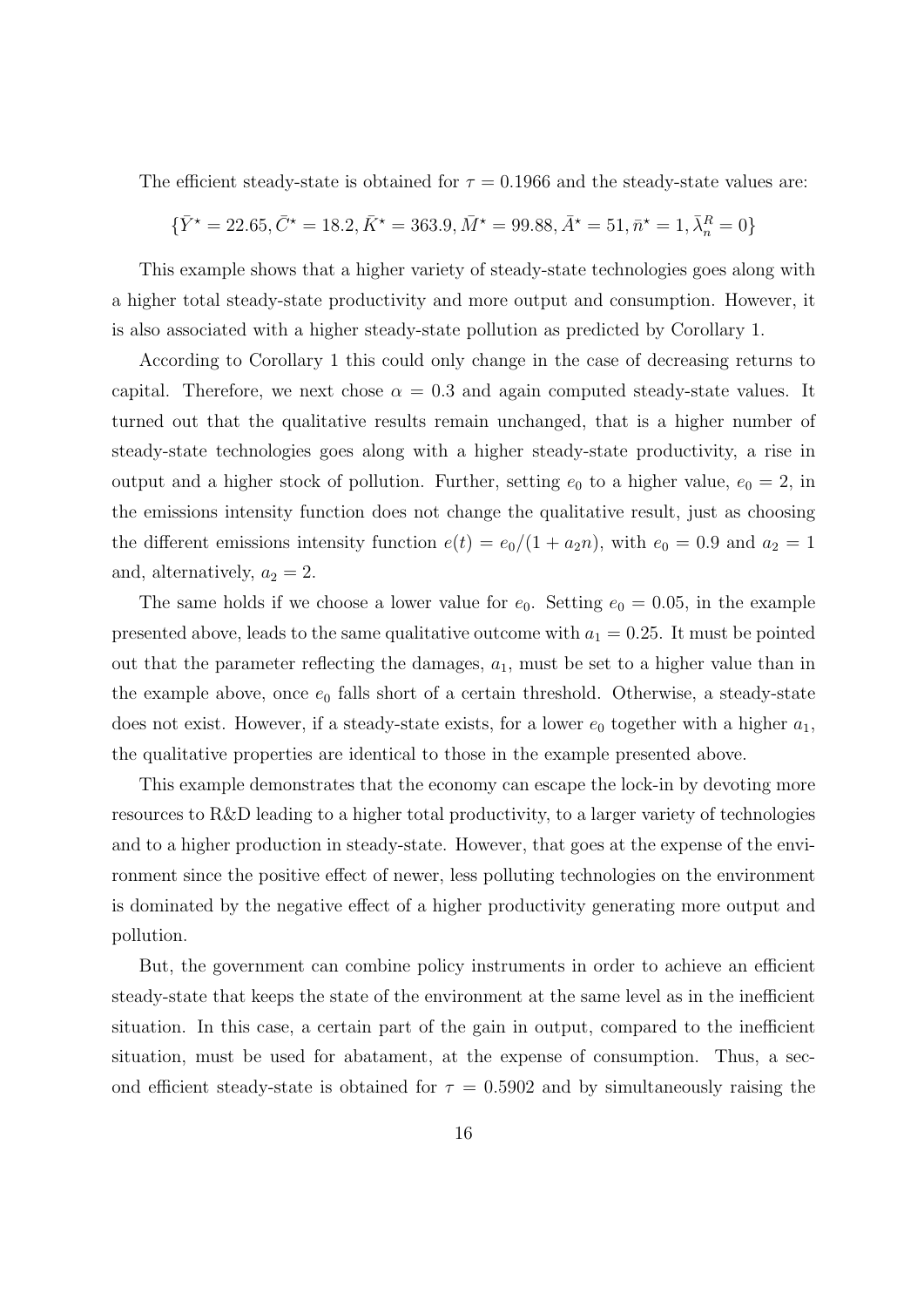abatement share to  $a = 0.5$ . The corresponding steady-state values are now:<sup>4</sup>

$$
\{\bar{Y}^{\star}=44.34, \bar{C}^{\star}=18.17, \bar{K}^{\star}=363.38, \bar{M}^{\star}=99.76, \bar{A}^{\star}=51, \bar{n}^{\star}=1, \bar{\lambda}^{R}_{n}=0\}
$$

One realizes that this second steady-state gives the same steady-state level of pollution as the low steady-state in the inefficient economy, whereas consumption is larger. Consumption is also larger than consumption at the high steady-state of the inefficient economy.

Comparing the two efficient steady-states, one realizes that the first, with  $\tau = 0.1966$ and  $a = 0.02$ , yields a slightly higher consumption level and a larger stock of pollution compared to the second one with  $\tau = 0.5902$  and  $a = 0.5$ .

If we increase the tax rate and the abatement share further and set  $a = 0.6$  and  $\tau = 0.6722$  we obtain the following steady-state values:

$$
\{\bar{Y}^{\star}=55.39, \bar{C}^{\star}=18.16, \bar{K}^{\star}=363.12, \bar{M}^{\star}=99.70, \bar{A}^{\star}=51, \bar{n}^{\star}=1, \bar{\lambda}^{R}_{n}=0\}
$$

Now, consumption is higher than in both inefficient steady-states and the stock of pollution is lower so that the efficient steady-state is clearly preferable to the inefficient steady-states. However, comparing the efficient steady-states we realize that there is again a trade-off: when both the abatement share and the tax rate rise, the state of the environment improves, but, that goes at the expense of consumption which declines.

We should like to point out that this result holds in the case of decreasing returns to capital, too. Setting  $\alpha = 0.3$ , as above, and  $a = 0.1$ ,  $\tau = 0.282$  and  $a = 0.2$ ,  $\tau = 0.3641$ and  $a = 0.5$ ,  $\tau = 0.6107$  shows that there is a trade-off between consumption and pollution along different efficient steady-states. Further, an inefficient steady-state can be overcome by an appropriate choice of the income tax rate and the abatement share.

Thus, we can state that a double dividend can occur when economic policy moves the economy from an inefficient situation to an efficient one with a unique steady-state. But, it must be stressed that this is only possible by a combination of fiscal policies, i.e. by raising both the tax rate and the abatement share. To achieve an efficient situation, the policy maker can choose between different combinations of  $\tau$  and  $\alpha$  that all avoid the lock-in and that give rise to a unique steady-state. However, once an efficient situation

<sup>&</sup>lt;sup>4</sup>the strong rise in  $\bar{Y}^*$  compared to the first efficient steady-state is due to the increase of  $\phi(M^*)$  by about 96 percent.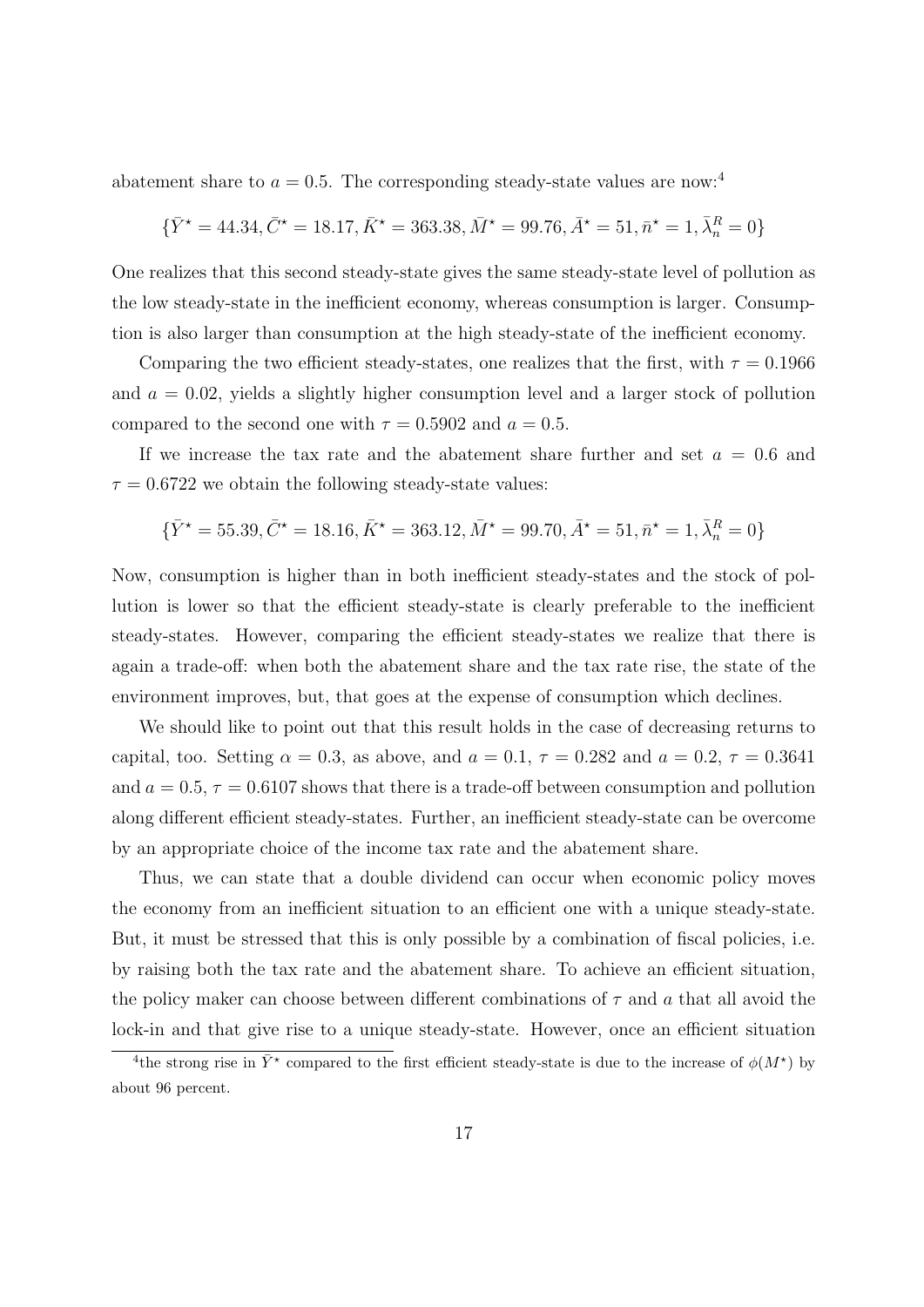has been reached, there is a trade-off between the level of consumption and environmental quality: a higher level of consumption implies a higher stock of pollution and vice versa.

The question of feasibility of efficient research spending and abatement policy is studied in the next section.

## 4 Feasible R&D and efficient policies

The government in our economy has three policy instruments: the overall income tax rate,  $\tau$ , the abatement rate, a, and the research budget, R, that are interrelated by the government budget constraint (9).

At the steady-state the economy only depends on the variety of technologies,  $\bar{n}$ . We first express the policy equation, relating R&D spending to the tax rate and to the abatement rate, in terms of this variety by substituting  $\bar{A}^R$ , obtained from  $\dot{A}^R(t) = 0$ , into (26) and the resulting output level into (9), where we confine ourselves to the case  $\alpha = 1$ . We then express the R&D expenditures R as a function of the tax rate  $\tau$ , of the abatement rate a and of the steady-state variety of technologies n, where we set  $\bar{\lambda}_n^R = 0$  which must hold for the efficient steady-state. This gives:

$$
R = 2\frac{(\tau - a)\nu}{e_0(1 - a)(2 - n)} - \frac{1}{2}\frac{X(a, n, \tau)}{Y(a, n, R)}
$$
(36)

where  $X(a, n, \tau)$ ,  $Y(a, n, R)$  are polynomials (B.1), provided in the Appendix B.

Following the discussion from the previous section we know that the only efficient steady-state for the variety n is  $\bar{n} = 1$ . This can be achieved only if  $R \geq R^*$ . Therefore, we set n in (36) equal to  $\bar{n} = 1$ . This leads to  $R - a$  combinations as an implicit function of  $\tau$ . We next plot this  $R - a$  combination for different values of  $\tau$  against the  $R^*$  line using the parameters from our benchmark example presented in the previous section.

Figure 2 illustrates the fact that it is not possible for any tax rate to find a combination of abatement and research expenditures granting convergence of the economy to the efficient steady-state. In particular, for the chosen parameter values of our benchmark example, a tax rate of 8 percent will inevitably lead to the inefficient equilibrium implying a lock-in: the  $R^*$  line does not intersect the  $R-a$  line for any positive  $a \leq \tau$  as illustrated by Figure 2a. Once the tax rate is higher, there is a range of a values for which  $R^*$  is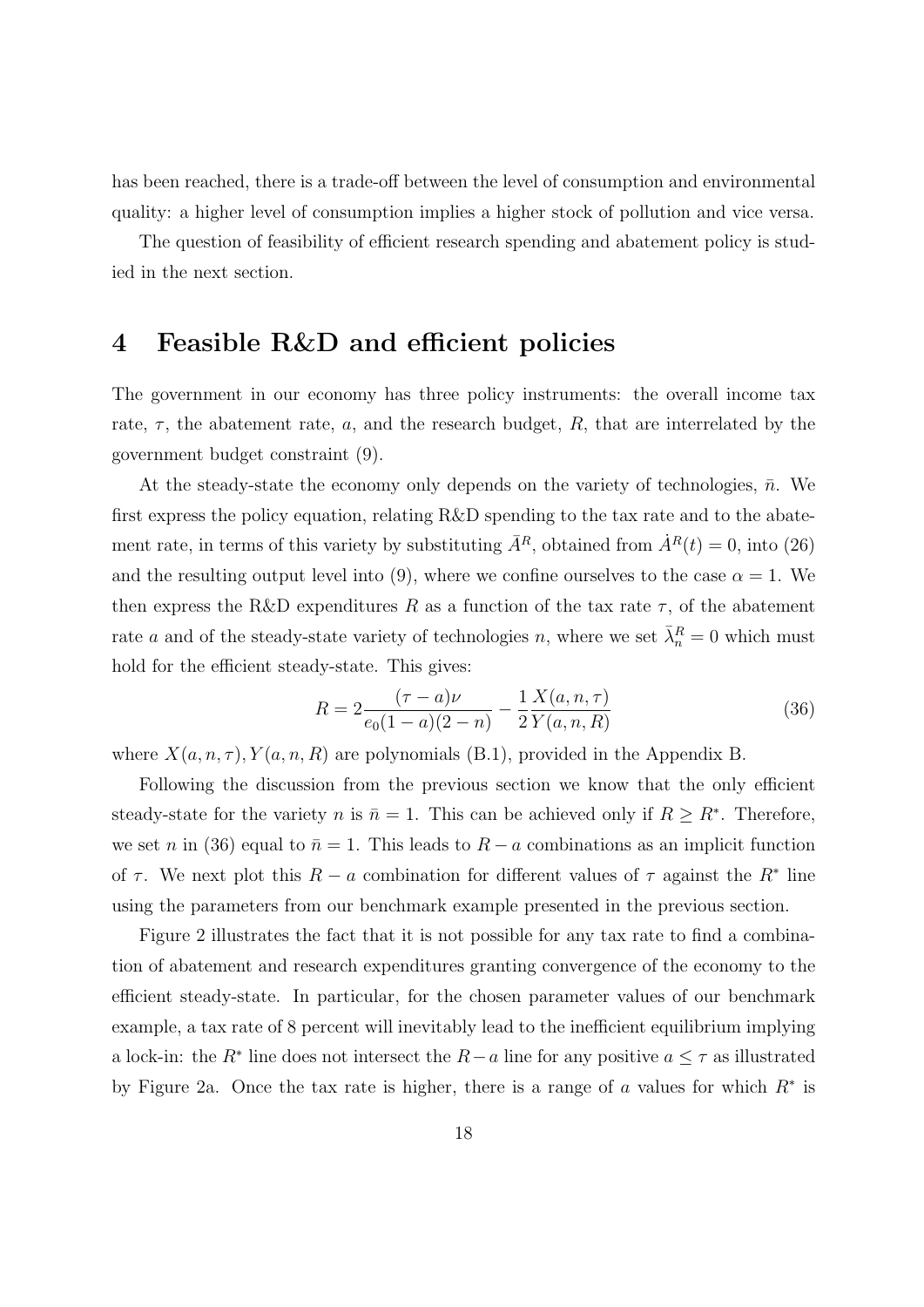

Figure 2: Research and abatement expenditures for different tax regimes

feasible. For  $\tau = 0.2$  this is the range of a below about 0.05 as illustrated by the Figure 2b and for  $\tau = 0.5$  the feasible abatement rate is bounded by about 40 percent, see Figure 2c.

It has to be noted, that the result is not independent of the choice of parameters. For any tax rate, there are parameter ranges such that the efficient research budget is infeasible, as illustrated by the Figure 3.



Figure 3: Infeasible efficient research for  $\tau = 0.5$ 

In this figure we have selected three key parameters and multiplied them by three, keeping all other parameters as in our benchmark example except the tax rate that is set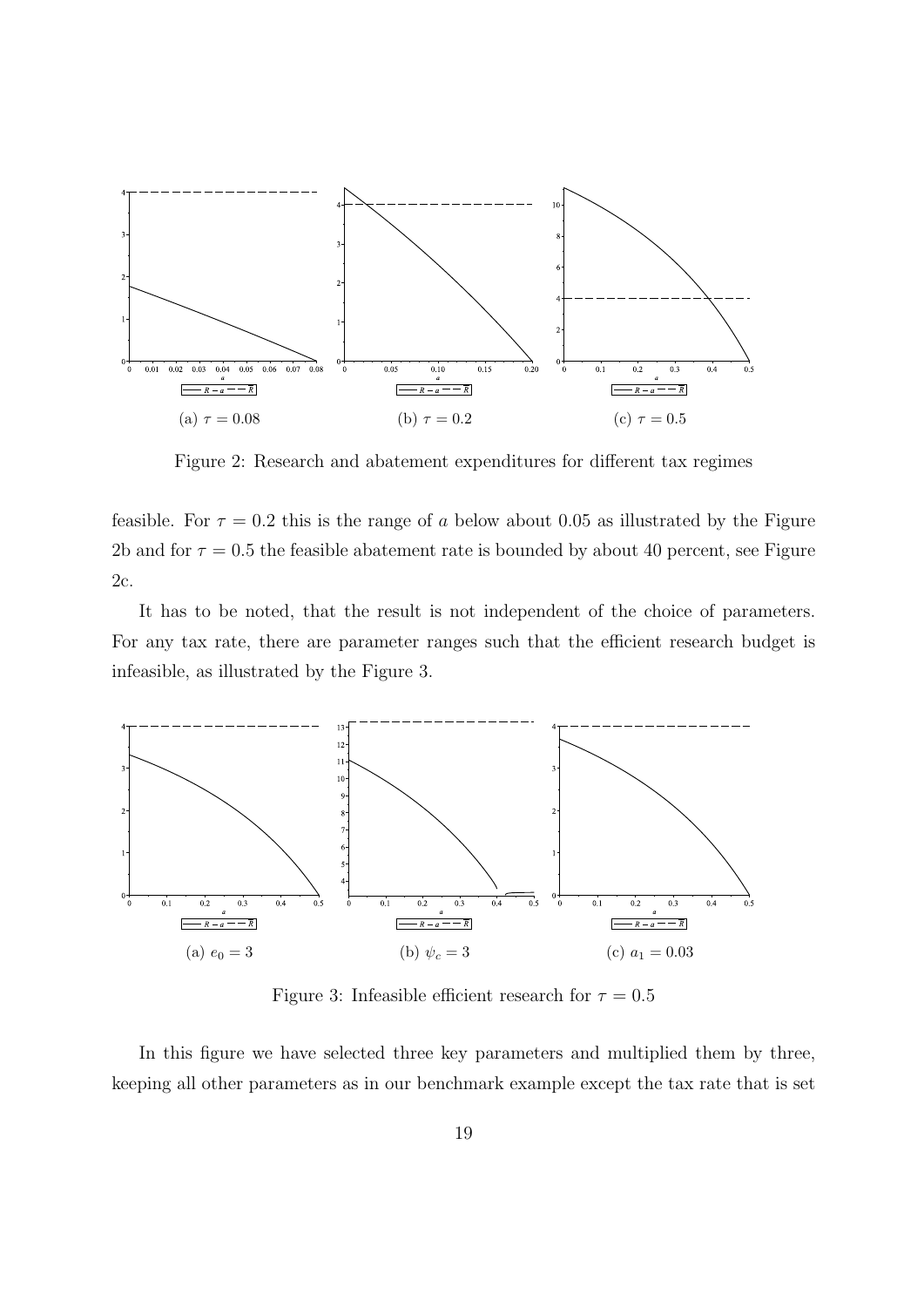to  $\tau = 0.5$ . It can be seen that in all these simulations the efficient allocation is infeasible and a higher tax rate is necessary to reach the efficient size of the research budget. There could be situations when there does not exist any tax rate  $\tau$  < 1 such that  $R^*$  becomes feasible. For example, letting the damage parameter  $a_1$  increase above  $a_1 = 0.046$  makes the efficient research budget infeasible for any tax rate (with the other parameters as in the benchmark example).

On the other hand, setting R equal to the efficient value  $R^*$  we obtain the geometric place of points in the  $a - \tau$  plane, which gives the efficient  $R^*$ : for any abatement rate higher than this, the efficient R&D expenditure level is infeasible and any abatement rate lower than this value is sub-optimal, since no further increase in R above  $R^*$  may provide a rise in the variety of technologies. The value for  $a^*$  can be computed as:

$$
a^* = \frac{6\,\tau\,\left((\tau/2 - 1/2)\,\psi + \rho\,\beta\,\left(r + \beta\right)\right)\,\left(r + \beta\right)\,\nu - \psi^2\,e_0\,\left(\tau - 1\right)\,a_1}{6\,\left((\tau/2 - 1/2)\,\psi + \rho\,\beta\,\left(r + \beta\right)\right)\,\left(r + \beta\right)\,\nu - \psi^2\,e_0\,\left(\tau - 1\right)\,a_1}
$$
\n(37)

This  $a^* - \tau$  curve is illustrated in Figure 4 for different structural parameters with respect to the environment and with respect to its impact on the economy: the regeneration rate  $\nu$  (Figure 4b), the initial emissions intensity  $e_0$  (Figure 4c) and the damage intensity  $a_1$ (Figure 4a).



Figure 4: Efficient abatement rate as function of the tax rate

This Figure illustrates the fact that the stronger is the problem of environmental pollution (as measured by this triple of parameters), the higher the tax rate and the abatement rate should be because it is more difficult to escape the technology lock-in in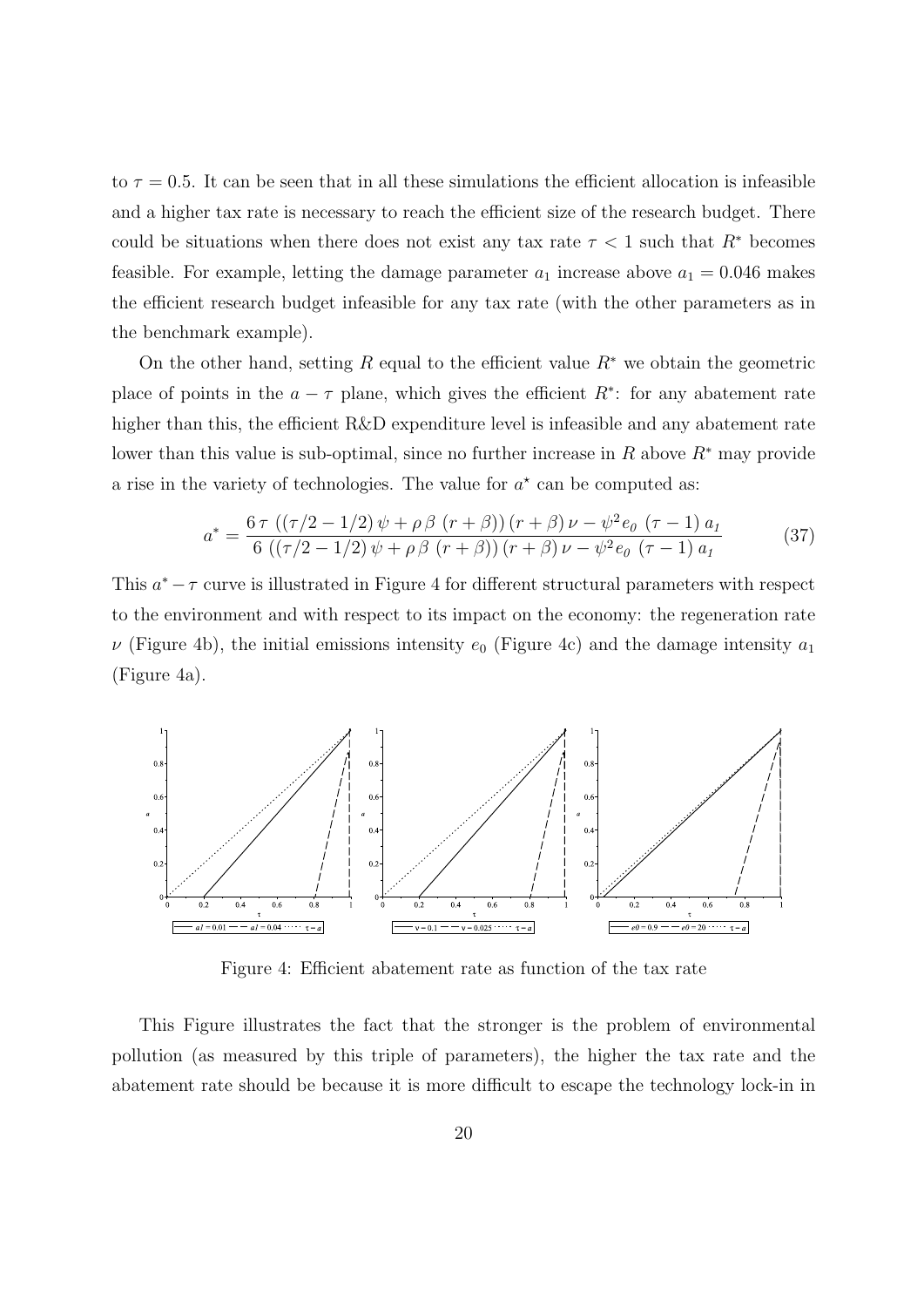this case. Therefore, we define the environmental stress of the economy as a norm of the vector  $S := ||a_1, 1 - \nu, e_0||_1$ : the higher is this norm, the more resources are to be devoted to fight off environmental degradation.

It must also be noted that different efficient combinations of  $\tau$  and  $a^*$  imply different steady-state consumption levels and different levels of environmental pollution. Our numerical example form the previous section has shown that low values of  $\tau$  and  $a^*$  generate a high level of consumption and a high stock of environmental pollution, whereas high values of  $\tau$  and  $a^*$  lead to a small level of consumption with a low stock of pollution. Thus, there is a trade-off between the level of consumption and a clean environment at the efficient steady-state.

We summarize those observations in the following Proposition 4.

Proposition 4 (Characteristics of an efficient policy and environmental stress). A) Given the efficient abatement rate  $a^*$  via (37), the following holds:

- 1. For every set of parameters there exists a minimal and a maximal tax rate,  $0 \leq$  $\tau_{min}(\mathbf{S}) \leq \tau_{max}(\mathbf{S}) \leq 1$  such that the efficient research budget is feasible only for  $\tau \in (\tau_{min}, \tau_{max})$
- 2. The smaller is the environmental stress of the economy, the larger is the admissible range of the tax rates  $\tau_{min}(\mathbf{S}), \tau_{max}(\mathbf{S}).$

B) In the efficient state of the economy, there exists a trade-off between consumption and the environment: higher consumption goes along with a larger stock of pollution.

Proof. The first claim of A) follows from the observation that the roots of (37) are defined by the numerator which is a second degree polynomial in  $\tau$  so that there exist up to 2 intersections with the  $a = 0$  line, which we denote by  $\tau_{min}, \tau_{max}$ . The second claim of A) follows from the observation that  $\partial \tau_{min}/\partial S < 0$  holds, since  $a_1$ ,  $e_0$  affect the roots negatively and  $\nu$  positively.

To prove B) we note that (26) implies for the efficient steady-state:

$$
\bar{C} = \left(\frac{1-\tau}{1-a^\star}\right) \frac{\nu \bar{M}}{e_0/2}
$$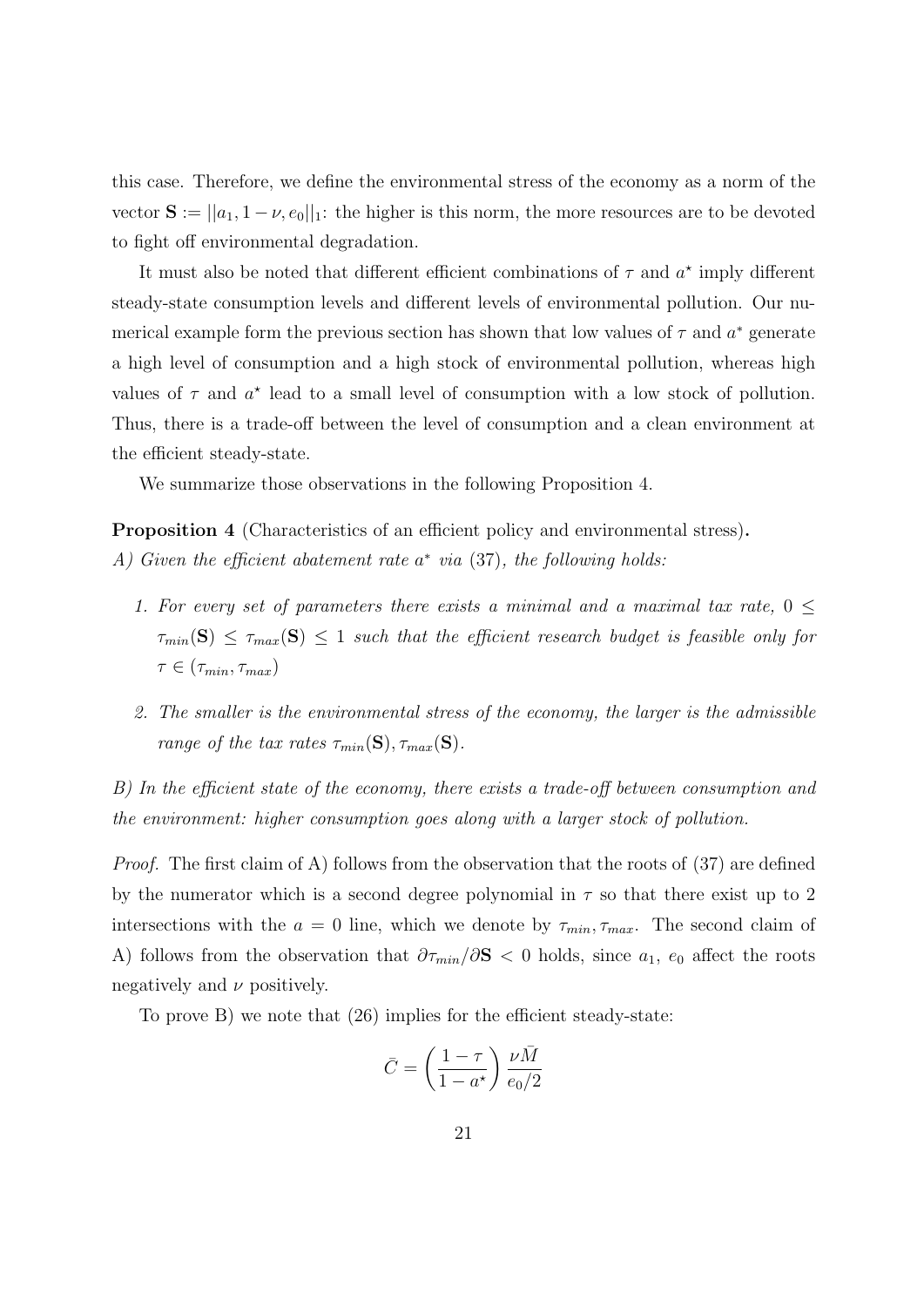The budget constraint of the government (9) gives,  $\tau = a^* + R^*/(\phi(\bar{M})\bar{A}\bar{K})$ . Using this to substitute for  $\tau$  in  $\overline{C}$  leads to

$$
\bar{C} = \frac{\nu \bar{M}}{e_0/2} - R^\star,
$$

showing that a higher  $\overline{C}$  goes along with a higher  $\overline{M}$ .

We have seen that the economy may experience a technology lock-in for a given state of the environment that can be avoided by increasing the research budget sufficiently. When we treat the environmental pressure as a parameter, it turns out that the higher this pressure is, the more difficult it is to escape the technology lock-in, since more and more resources have to be devoted to fight off climate changes. Finally, when the efficient steady-state of the economy is reached, there is a trade-off between consumption and the environment: a higher level of consumption always goes along with a more polluted environment and vice versa.

## 5 Conclusion

In this paper we have developed a model of economic growth that takes into account climate change, where simultaneous vertical and horizontal innovations are decisive as regards the economic outcome and as regards the state of the environment. The key feature of these innovations is that all of the new technologies are different from each other as concerns their productivities and with respect to their GHG emissions.

We have seen that a constraint on the R&D budget can give rise to multiple steadystates. This multiplicity is the result of an uneven distribution of investments between the introduction of new technologies and the development of older ones. With limited research expenditures it is likely that the majority of resources will be spent on the development of existing technologies, rather than on the introduction of newer ones. This will lead to the technology lock-in phenomenon, as described in the literature, when newer technologies are underdeveloped or even non-existent. However, due to the structure of the R&D process considered in our paper, this lock-in may be overcome by an increase of R&D spending above a certain threshold which depends on the structure of the R&D process.

 $\Box$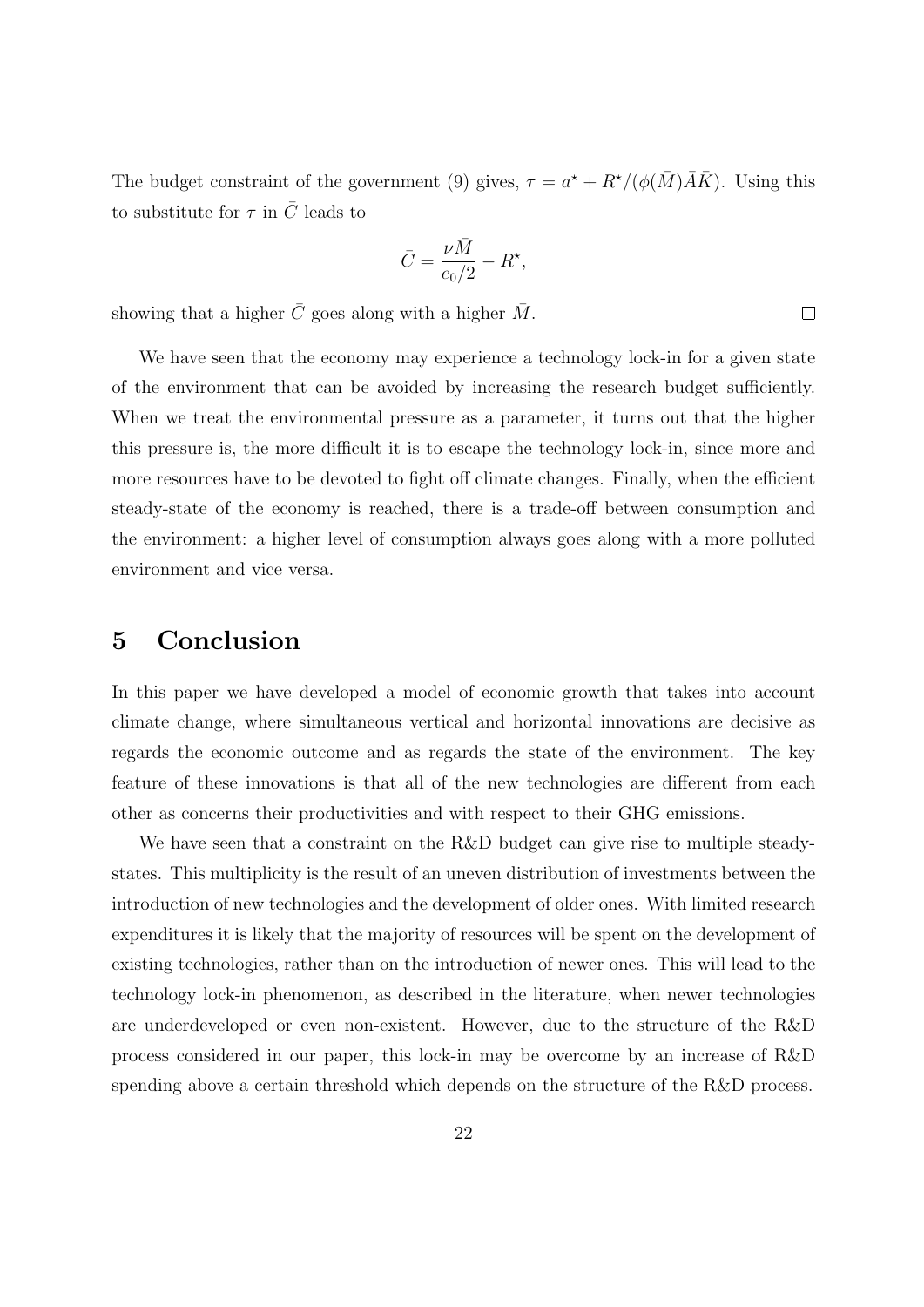When the lock-in is eliminated the economic performance in terms of total steady-state productivity, in terms of the variety of technologies and in terms of steady-state output improves. However, that goes at the expense of the environment that is characterized by a higher steady-state pollution if this is achieved through a single fiscal policy, i.e. by a higher income tax rate for example. It is true that newer technologies have a lower emissions intensity and, therefore, are less polluting, but, this positive effect on the environment is compensated by the increase in total productivity that raises output and pollution.

But, it must be noted that it is also possible to escape the lock-in and to reach an efficient unique steady-state by a combination of fiscal policies, such as jointly varying the tax rate and the abatement share. Then, a certain part of the gain in output is used for abatement to reduce the environmental pollution. In this case, consumption can rise without raising environmental pollution, when moving from the inefficient economy to the efficient one. Hence, there is a sort of double dividend in the sense that it is possible to raise consumption without damaging the environment. It must be underlined that this can only be achieved by a combination of fiscal policy measures.

Further, such a double dividend can occur only when moving from the inefficient state of the economy to the efficient one. Once the efficient steady-state is reached, economic policy cannot further raise output and consumption without damaging the environment. Instead, there is a trade-off: either raise output further and accept a more polluted environment or vice versa.

As regards an efficient economic policy that eliminates the lock-in, we could show that it is excluded for low values of the income tax rate, irrespective of the abatement share. In addition, we could demonstrate that the higher is the environmental stress, defined by the structural parameters of the environmental-economic system, the smaller is the range of combinations of the tax rate and of the abatement share that allow an efficient economic policy. Finally, we found that an efficient policy is excluded if the environmental stress exceeds a certain critical value. In that case, the lock-in cannot be overcome.

Hence, whenever the lock-in can be eliminated, one policy option for the government is to escape the lock-in and to raise economic efficiency and, thus, output and consump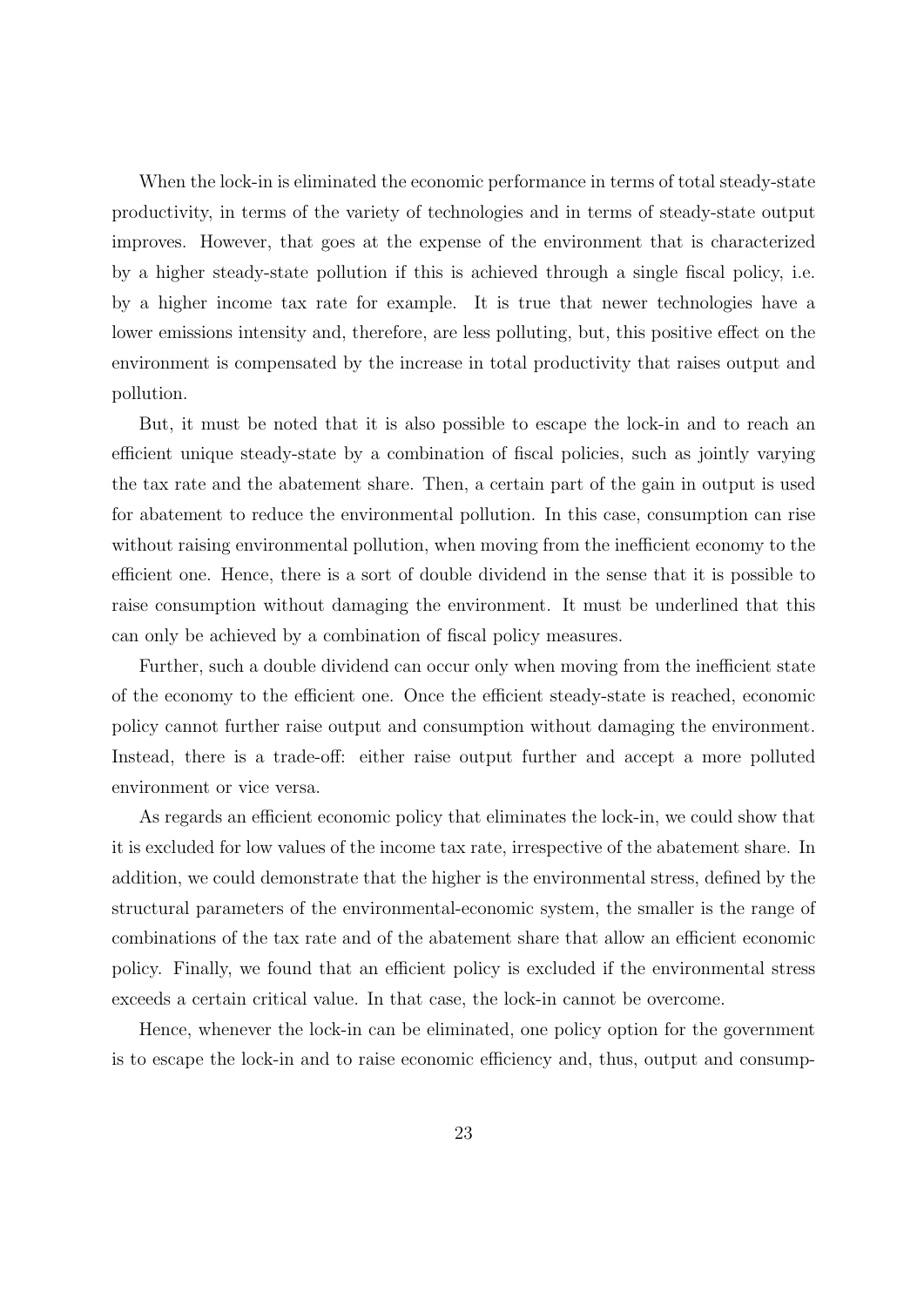tion, which leads to a deterioration of the environment. Another option is to increase economic efficiency and to use a certain part of the gain in GDP for abatement in order to reduce the resulting higher environmental pollution. Thus, the policy maker can keep the environmental pollution at the low level of the inefficient situation and simultaneously raise consumption.

# A Derivation for the R&D sector

With a constraint on research expenditures R the problem of  $R\&D$  is a resource-constrained distributed optimal control problem, given by the objective functional (11), dynamic constraints  $(12)$  and  $(13)$  and resource constraint  $(10)$  plus static constraint  $(14)$ . The associated augmented Hamiltonian is constructed by adjoining a resource constraint to the standard Hamiltonian function:

$$
\mathcal{H}^{R} = \int_{0}^{n(t)} \left[ q(i, t) - \frac{1}{2} g(i, t)^{2} \right] di - \frac{1}{2} u(t)^{2} + \lambda_{n}(t) \cdot \xi u(t) +
$$
  

$$
\int_{0}^{n(t)} \lambda_{q}(i, t) \cdot (\psi(i)g(i, t) - \beta q(i, t)) + l(t) \cdot \left( R - u(t) - \int_{0}^{n(t)} g(i, t)di \right), \tag{A.1}
$$

with the resource constraint being the complementary slackness condition, i.e. if  $R$  >  $u(t) +$  $n(t)$ R 0  $g(i, t)di$  then  $l(t) = 0$ . We denote this threshold by  $R^*$ .

First-order conditions for controls are

$$
u(t) = \xi \lambda_n(t) - l(t); \tag{A.2}
$$

$$
g(i,t) = \psi(i)\lambda_q(i,t) - l(t);
$$
\n(A.3)

$$
R - u(t) - \int_{0}^{h(t)} g(i, t)di = 0,
$$
\n(A.4)

where (A.4) holds only if  $R < R^*$ . Otherwise  $l(t) = 0$  and the model of R&D fully resembles the unconstrained one as in (Bondarev 2012). Indeed, investments  $u(t)$ ,  $g(i, t)$ increase up to the steady-state and are maximal there. Then, it follows that, once the allocated budget exceeds this maximal overall R&D investments level  $R^*$ , complementary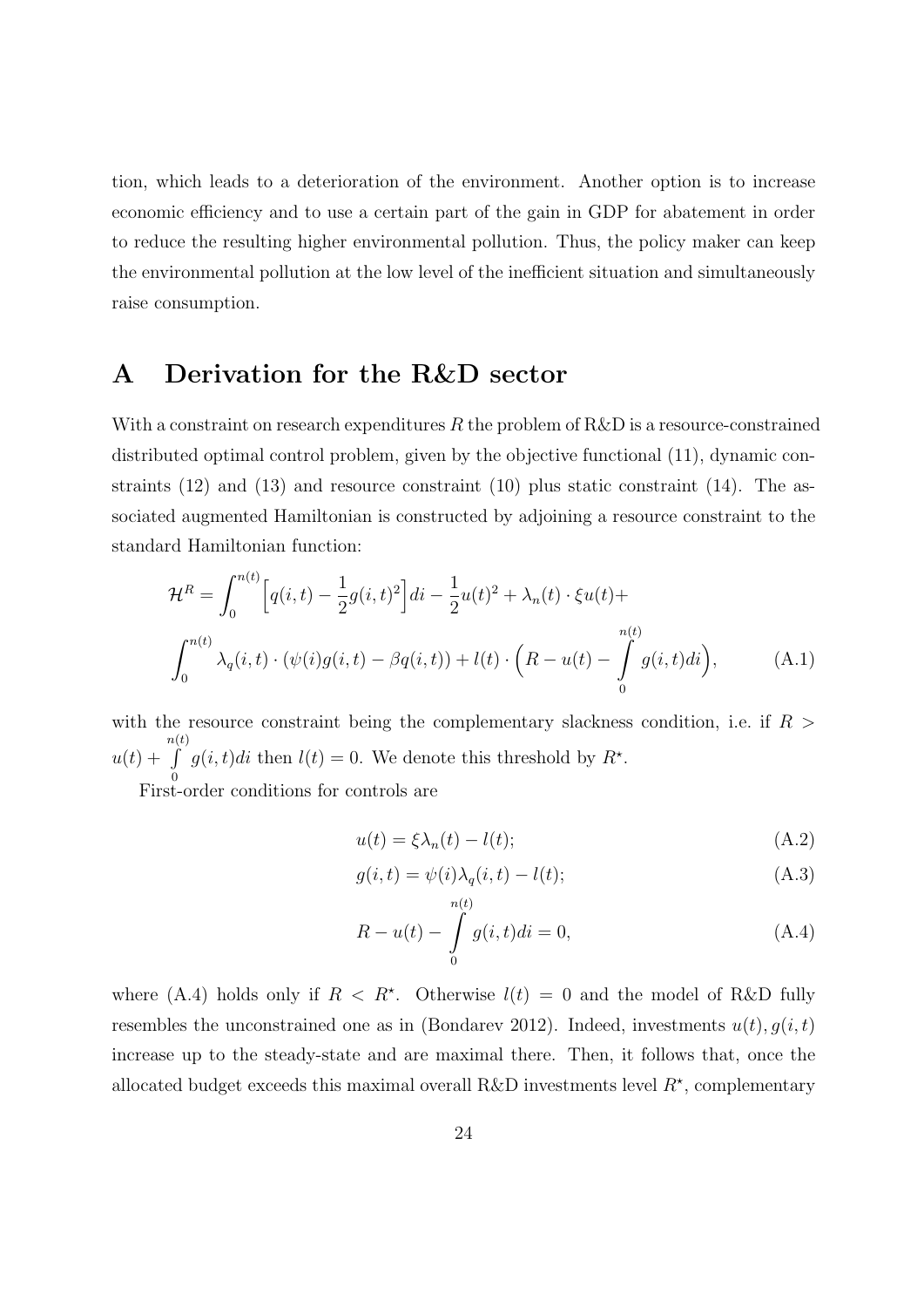slackness requires  $l(t) = 0$ . Moreover, once  $R = const$  and  $u(t), g(i, t)$  monotonically increase, it follows  $l(R, t)$  has only one switching point in R and is always either zero or given by  $(A.4)$ .

The co-state system is:

$$
\dot{\lambda}_n(t) = r\lambda_n(t) - \frac{\partial \mathcal{H}^R}{\partial n} = r\lambda_n(t) - q(i, t)|_{i=n(t)} + \frac{1}{2}g^2(i, t)|_{i=n(t)} - \frac{1}{r+\beta} \left( \psi(n(t))g(i, t)|_{i=n(t)} - \beta q(i, t)|_{i=n(t)} \right) + l(t)g(i, t)|_{i=n(t)},
$$
\n(A.5)

$$
\forall i \le n(t) : \dot{\lambda}_q(i, t) = (r + \beta)\lambda_q(i, t) - 1,\tag{A.6}
$$

giving immediately with the usual transversality condition  $\lim_{t\to\infty} e^{(r+\beta)t} \lambda_q(i,t) = 0$  constant shadow costs for productivity investments:

$$
\lambda_q(i,t) = \frac{1}{r+\beta}.\tag{A.7}
$$

First, we make use of the necessary conditions to obtain expression for the resource Lagrange multiplier  $l(t)$ :

$$
l(t) = \begin{cases} \frac{1}{1+n(t)} \left( \xi \lambda_n(t) - R + \frac{1}{r+\beta} \int_0^{n(t)} \psi(i) di \right), & R \le R^* \\ 0, & R > R^* \end{cases}
$$
 (A.8)

We derive results for the case  $R < R^*$  first (marked by superscript R) and obtain the unconstrained case by letting  $l(t) = 0$  in every case for completeness (marked with  $\star$ ).

The constrained control functions of research expenditures are given by:

$$
u^{R}(t) = \lambda_{n}^{R}(t) - \frac{1}{1 + n^{R}(t)} \left( \xi \lambda_{n}^{R}(t) - R + \frac{1}{r + \beta} \int_{0}^{n^{R}(t)} \psi(i) di \right)
$$
(A.9)

$$
g^{R}(i,t) = \frac{\psi(i)}{r+\beta} - \frac{1}{1+n^{R}(t)} \left( \xi \lambda_{n}^{R}(t) - R + \frac{1}{r+\beta} \int_{0}^{n^{R}(t)} \psi(i)di \right)
$$
(A.10)

with unconstrained counterparts

$$
u^*(t) = \lambda_n^*(t) \tag{A.11}
$$

$$
g^*(i,t) = \frac{\psi(i)}{r+\beta}.
$$
\n(A.12)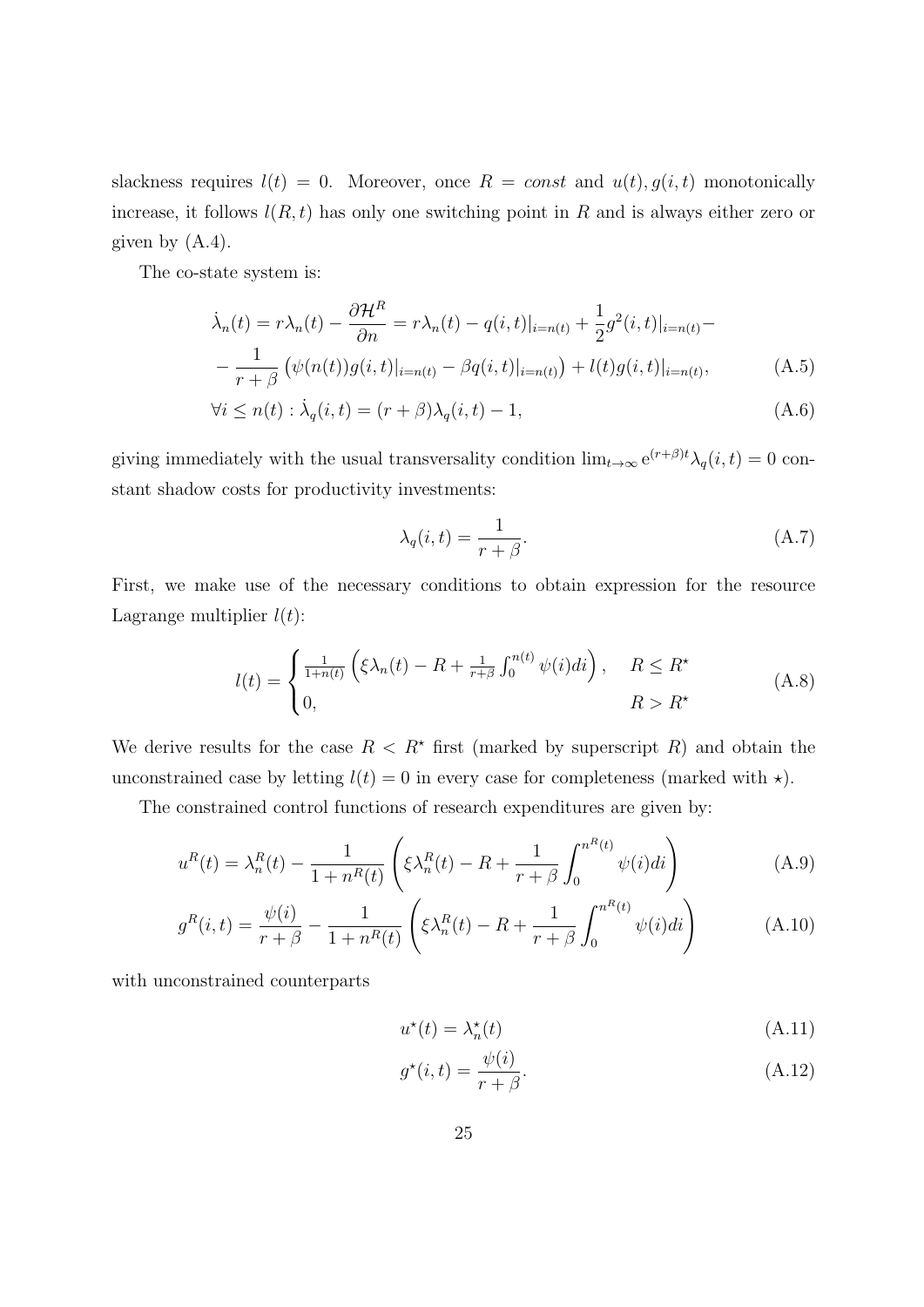The dynamics of individual productivities are given by

$$
\frac{\partial}{\partial t}q^{R}(i,t) = \psi(i)\left(\frac{\psi(i)}{r+\beta} - \frac{1}{1+n^{R}(t)}\left(\xi\lambda_{n}^{R}(t) - R + \frac{1}{r+\beta}\int_{0}^{n^{R}(t)}\psi(i)di\right)\right) - \beta q^{R}(i,t)
$$
\n(A.13)

for the constrained case and simply by

$$
\frac{\partial}{\partial t}q^*(i,t) = \frac{\psi^2(i)}{r+\beta} - \beta q^*(i,t)
$$
\n(A.14)

for the unconstrained case.

Using the fact  $q(i, t)|_{i=n(t)} = 0$ , the expressions for the controls, (A.3), and for the Lagrange multiplier, (A.8), and efficiency of investments into the boundary technology,  $\psi(n) = \psi_c \sqrt{1 - n(t)}$ , one obtains the explicit expression for the evolution of the co-state variable as a function of  $n(t)$  and of the R&D budget R as:

$$
\dot{\lambda}_{n}^{R}(t) = \left(-\frac{\beta \xi^{2}r}{(n^{R}(t)+1)^{2}(r+\beta)^{2}} - 1/2 \frac{r^{2}\xi^{2}}{(n^{R}(t)+1)^{2}(r+\beta)^{2}} - 1/2 \frac{\beta^{2}\xi^{2}}{(n^{R}(t)+1)^{2}(r+\beta)^{2}}\right)
$$
  
\n
$$
\cdot \left(\lambda_{n}^{R}(t)\right)^{2} + \frac{r^{2}\xi R - 2/3 \psi_{c}r\xi + \beta^{2}\xi R + 2\beta \xi rR - 2/3 \psi_{c}\beta \xi + 2/3 \psi_{c} (1 - n(t))^{3/2} \beta \xi}{(n(t)+1)^{2}(r+\beta)^{2}}.
$$
  
\n
$$
\lambda_{n}(t) + \left(\frac{\psi_{c}\sqrt{1-n(t)}\beta \xi + \psi_{c}\sqrt{1-n^{R}(t)}r\xi}{(r+\beta)^{2}(n^{R}(t)+1)} + r + 2/3 \frac{\psi_{c}(1-n^{R}(t))^{3/2}r\xi}{(n(t)+1)^{2}(r+\beta)^{2}}\right)\lambda_{n}^{R}(t) -
$$
  
\n
$$
-7/6 \frac{\psi_{c}^{2}(n(t))^{2}}{(n^{R}(t)+1)^{2}(r+\beta)^{2}} - \frac{5}{18} \frac{\psi_{c}^{2}(n^{R}(t))^{3}}{(n^{R}(t)+1)^{2}(r+\beta)^{2}} - 2/3 \frac{\psi_{c}(1-n(t))^{3/2} \beta R}{(n^{R}(t)+1)^{2}(r+\beta)^{2}} -
$$
  
\n
$$
-2/3 \frac{\psi_{c}(1-n^{R}(t))^{3/2}rR}{(n^{R}(t)+1)^{2}(r+\beta)^{2}} + 1/3 \frac{\psi_{c}^{2}(n^{R}(t))^{2}}{(r+\beta)^{2}(n(t)+1)} + 2/3 \frac{\psi_{c}^{2}\sqrt{1-n(t)}}{(r+\beta)^{2}(n^{R}(t)+1)} -
$$
  
\n
$$
-1/2 \frac{R^{2}\beta^{2}}{(n^{R}(t)+1)^{2}(r+\beta)^{2}} - \frac{\psi_{c}\sqrt{1-n^{R}(t)}\beta R}{(r+\beta)^{2}(n^{R}(t)+1)} - \frac{\psi_{c}\sqrt{1-n(t)}rR}{(r+\beta)^{2}(n^{
$$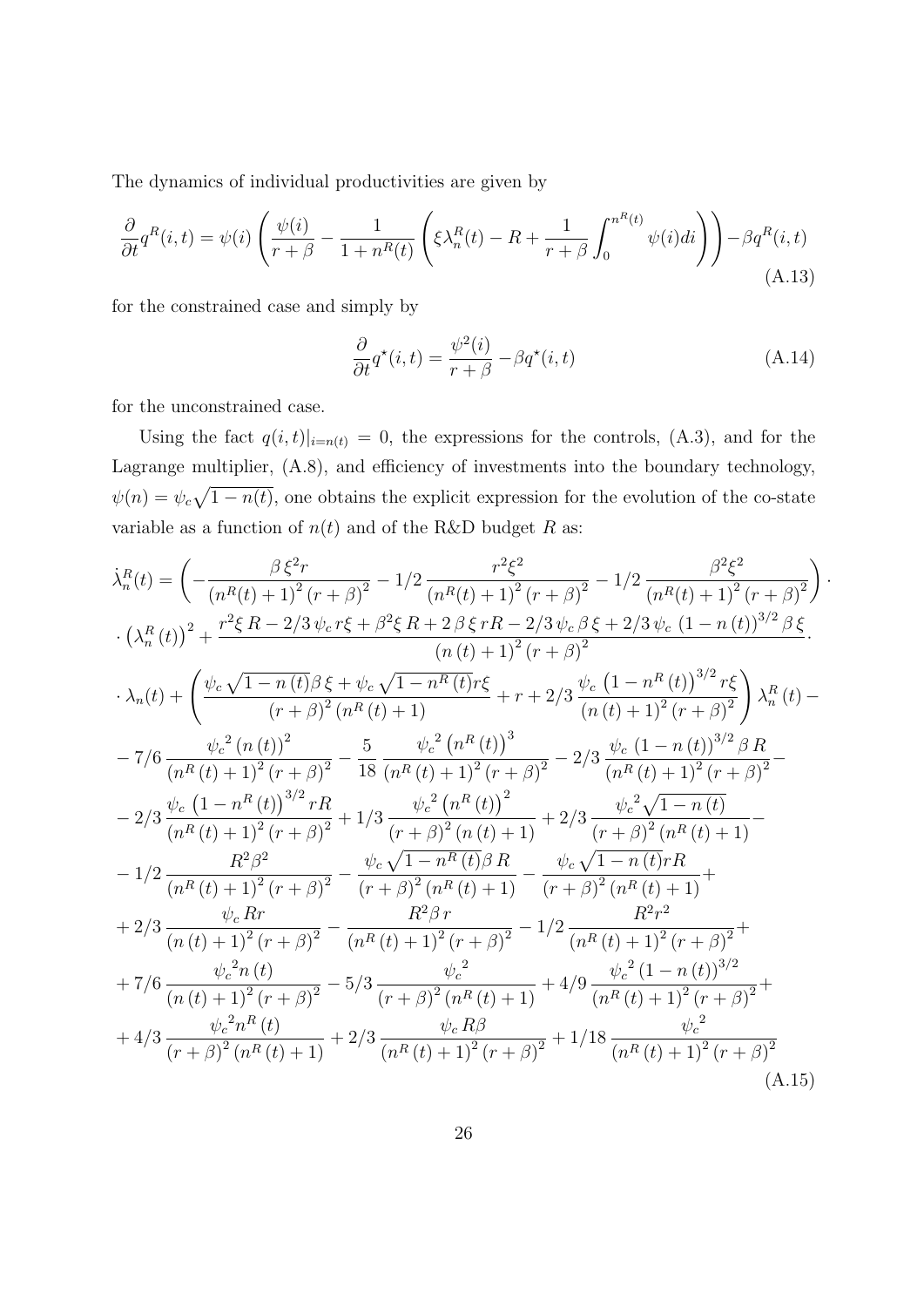Substitution of  $(A.2)$  with  $l(t)$  defined by  $(A.8)$  into the dynamics of variety expansion from (12) yields the following dynamics of  $n(t)$ :

$$
\dot{n}^{R}(t) = \xi^{2} \lambda_{n}^{R}(t) \frac{n^{R}(t)}{1 + n^{R}(t)} - \left(\frac{1}{3}\right) \frac{\xi \left(2\psi_{c} - 2\psi_{c}(1 - n^{R}(t))^{3/2} - 3R(r + \beta)\right)}{(r + \beta)(1 + n^{R}(t))}, \quad (A.16)
$$

The inspection of the equation (A.15) shows that the steady-state condition for the shadow price  $\lambda_n^R$  is a polynomial of second order in this variable. From fundamental algebra we know that such a polynomial has exactly two roots<sup>5</sup>. Thus, for every value of  $n^{R}(t)$  there are two steady-state values of the shadow price. At the same time, the equation (A.16) is linear in the shadow price so that there is only one steady-state of  $n^{R}(t)$  for every value of  $\lambda_n^R$ . These considerations demonstrate that the system (A.15), (A.16) can have at most two different steady-states. The isocline  $\dot{\lambda}_n^R = 0$  generates two lines with one origin at  $n^R \leq 1$ , and the isocline  $\dot{n}^R(t) = 0$  is an initially rising concave function that becomes vertical at  $n = 1$ . Two steady-states arise when the  $\dot{n}^R(t) = 0$ isocline intersects the  $\dot{\lambda}_n^R = 0$  isocline for values of  $n < 1$  and a unique steady-state is obtained when the isoclines intersect at  $n = 1$ .

The unique steady-state implies  $\bar{n} = 1$  and  $\bar{\lambda}_n = 0$ . Given this, the threshold level of the research budget,  $R^*$ , is easily obtained from  $\dot{n}^R(t) = 0$  as  $R^* = 2\psi_c/(3(r+\beta))$ .

## B Policy tools derivations

Function for the research expenditures equation (36):

$$
Y(a, n, R) = (1 - \tau)a1 e(1 - a)\psi ((-4/3 \psi + R(r + \beta))(-1 + n)\sqrt{1 - n} + (2/3 \psi - 3/4)n^{3} +
$$
  
+ (-2 \psi + 3/4)n<sup>2</sup> + (2 \psi + 3/2)n - 4/3 \psi + R(r + \beta)),  

$$
X(a, n, \tau) = -3\nu \rho (\tau - a)(1 + n)(r + \beta)\beta
$$
(B.1)

<sup>&</sup>lt;sup>5</sup>we do not distinguish between complex and real roots, since this affects only stability and not the existence of steady states.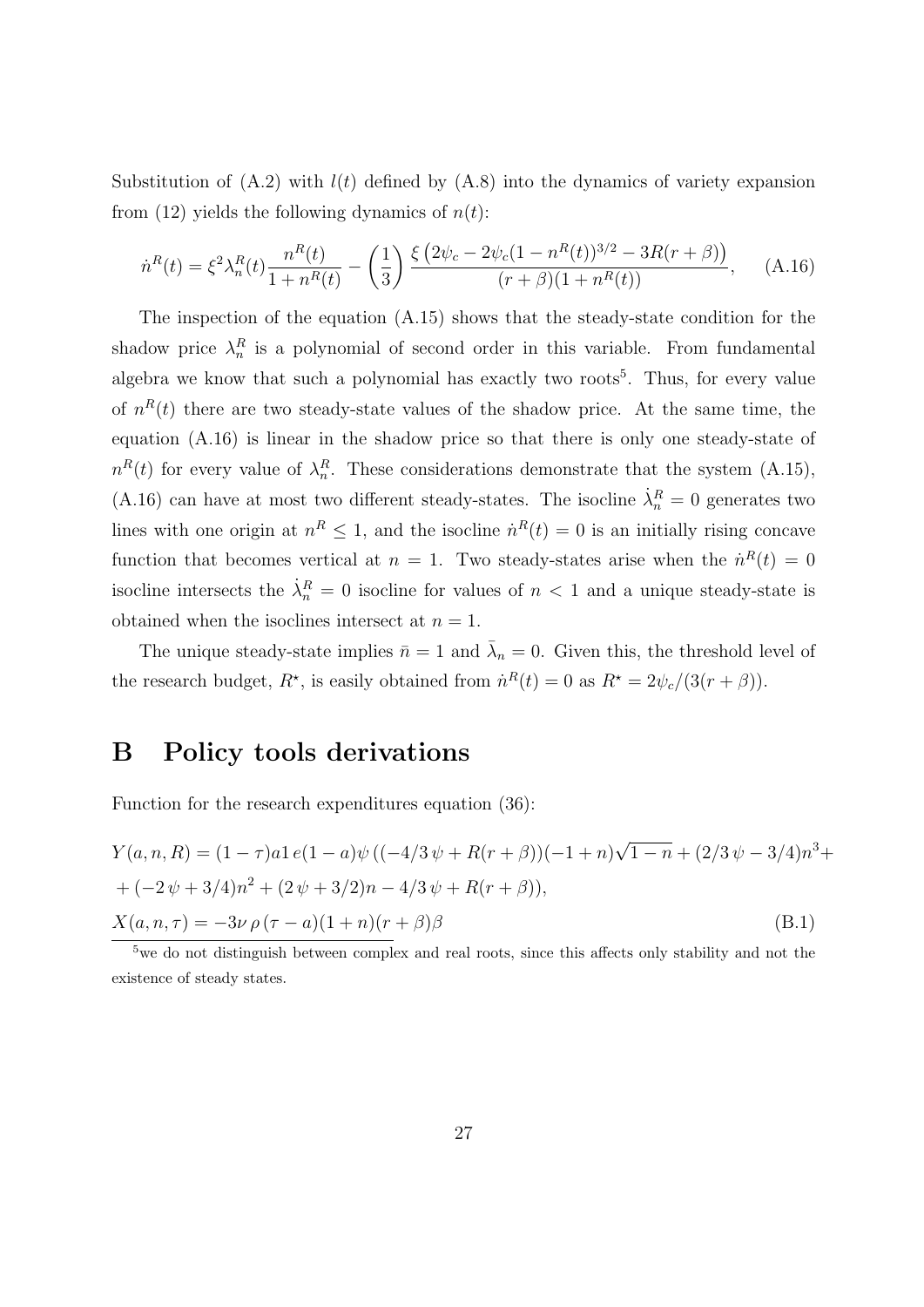## References

- Acemoglu, D., P. Aghion, L. Bursztyn, and D. Hemous (2012). The environment and directed technical change. American Economic Review 102 (1), 131–66.
- Bondarev, A. (2012). The long run dynamics of heterogeneous product and process innovations for a multi product monopolist. Economics of Innovation and New technology 21 (8), 775–799.
- Bondarev, A. and A. Greiner (2017). Technology lock-in with horizontal and vertical innovations through limited r&d spending. Quaterly Journal of Operations Research Online first publication, doi: 10.1007/s10288–017–0348–0.
- Greiner, A., L. Grüne, and W. Semmler (2010). Growth and climate change: Threshold and multiple equilibria. In J. Crespo Cuaresma, T. Palokangas, A. Tarasyev, S. Mittnik, and W. Semmler (Eds.), Dynamic Systems, Economic Growth, and the Environment, Volume 12 of Dynamic Modeling and Econometrics in Economics and Finance, pp. 63–78. Springer Berlin Heidelberg.
- Greiner, A. and W. Semmler (2005). Economic growth and global warming: A model of multiple equilibria and thresholds. Journal of Economic Behavior and Organization  $57(4)$ , 430-447.
- Kalkuhl, M., O. Edenhofer, and K. Lessmann (2012). Learning or lock-in: Optimal technology policies to support mitigation. Resource and Energy Economics  $34(1)$ , 1–23.
- Meadows, D., D. Meadows, J. Randers, and W. Behrens (1972). The Limits to Growth. Universe Books, New York.
- Nordhaus, W. D. (1992). The "dice" model: Background and structure of a dynamic integrated climate-economy model of the economics of global warming. Cowles Foundation discussion paper no. 1009 .
- Nordhaus, W. D. (2007). The challenge of global warming: economic models and environmental policy, Volume 4. Yale University, Yale.